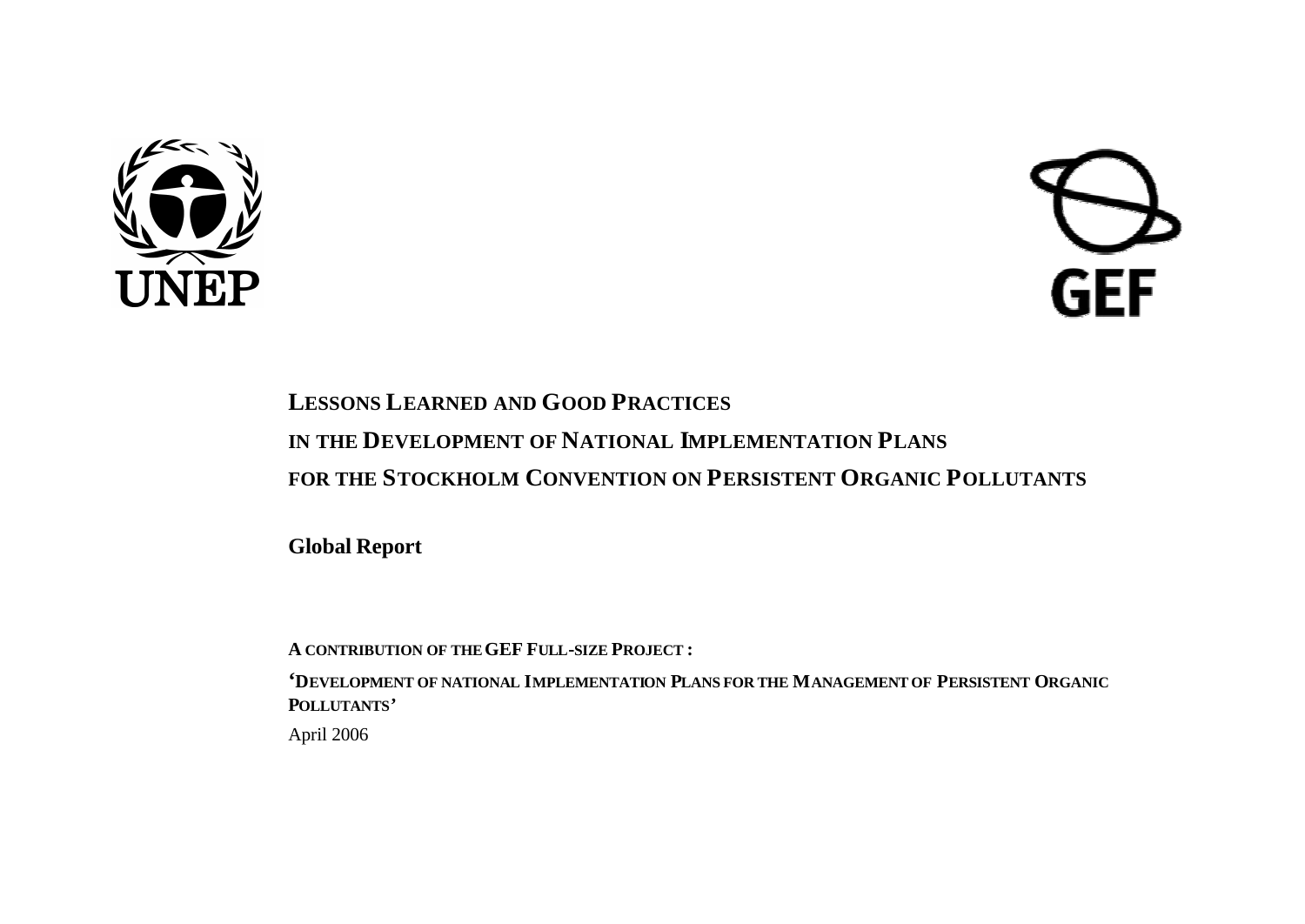### **CONTENTS**

1. Introduction

2. Methodology

3. Global lessons learned and good practices

Annex 1 : Agenda of the Regional Meetings

Annex 2. Reports of the Regional Workshops

Table 1 . Countries participating in regional meetings and fact-finding missions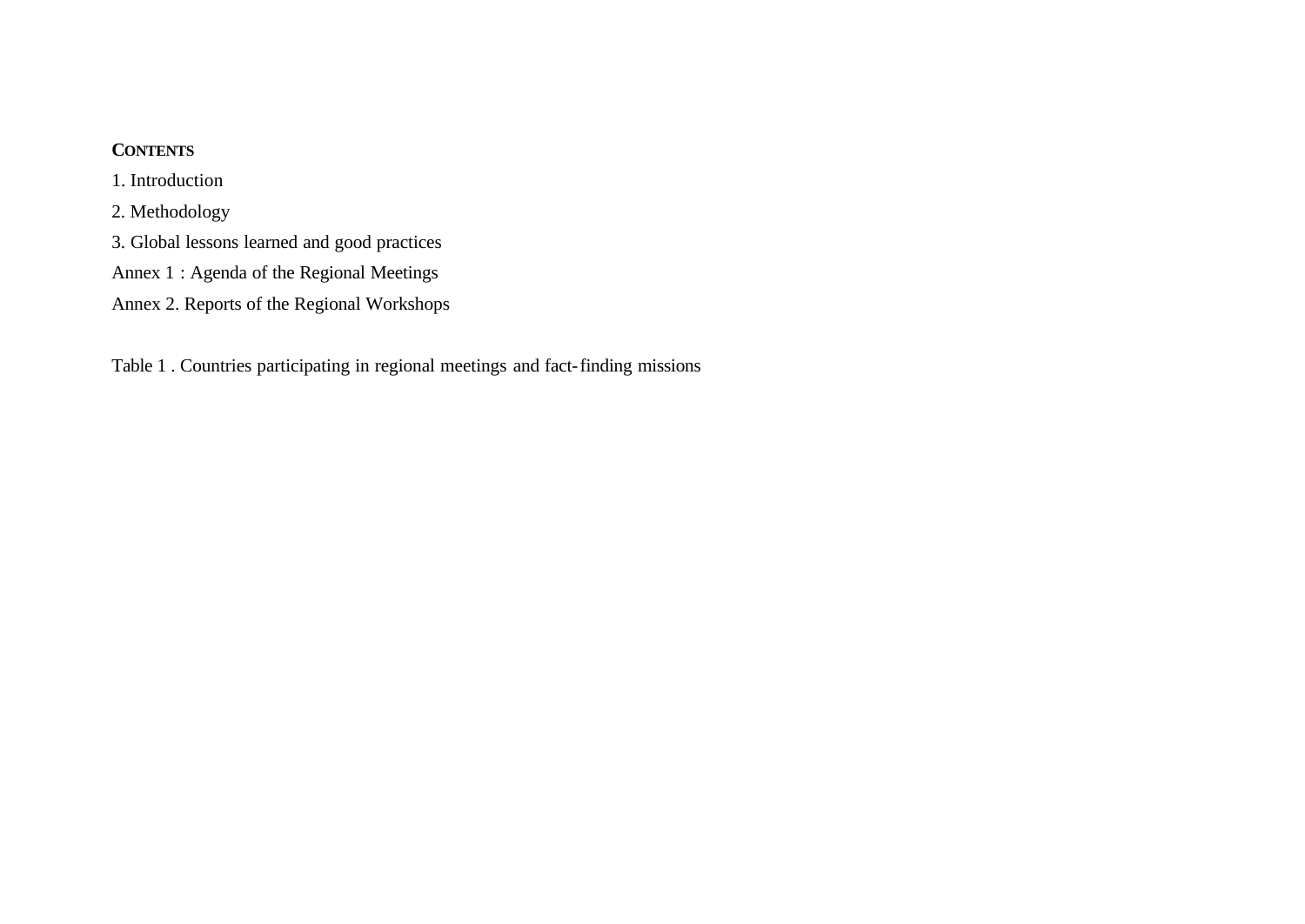#### 1. **INTRODUCTION & METHODOLOGY**

This report gathers lessons learned and best practices identified for the development of National Implementation Plans (NIPs) for the Stockholm Convention on Persistent Organic Pollutants. It is the output of a series of seven regional workshops attended by participants from a total of 98 countries during the period January to March 2006.

This exercise formed part of the 'umbrella' component of the project 'Development of National Implementation Plans for the Management of Persistent Organic Pollutants' funded by the Global Environment Facility and implemented by UNEP. This project was originally conceived as a pilot in which an initial group of 12 countries, drawn from all regions of the World, would lead NIP development and pave the way for the systematic execution of enabling activities in all GEFeligible countries. In the event, a large number of countries gained approval for enabling activities proposals much earlier than had been anticipated so that the pilot role of the 12-country group was diminished. Nevertheless, the generic guidance developed under the project has been of benefit to all countries.

Furthermore, although this 'lessons learned' exercise could no longer serve to transfer experiences from the pilot group of 12 countries to all others, it remains a valid exercise on a number of grounds:

• it represented an opportunity for a large number of country participants, at various stages of NIP development, to gather and share experiences and exchange views of NIP development;

- it provides a useful summary of lessons learned for countries which have not yet started the process of NIP development but intend to do so;
- it represented an opportunity for country participants to identify regionally-successful strategies and expertise that might be useful to them;
- it provides lessons for the GEF and its agencies that support and supervise the existing enabling activities programme and that will be involved in any support for the updating and revision of NIPs – particularly to take in new chemicals added to the Convention;
- it identifies issues and possible solutions that may contribute to discussions at meetings of the Conference of the Parties on the needs of developing- and transition economy Parties to the Convention.

Regional meetings were held in Fiji for the Pacific Region; Malaysia for the Asia Region; Kenya for Anglophone Africa; Cameroon for Francophone Africa; Bulgaria for Central and Eastern Europe and Central Asia; Peru for Latin America; and Barbados for the Anglophone Caribbean. Local NIP teams in each of these host countries provided us with considerable assistance in setting up and running the meetings and we acknowledge their help with our thanks.

The pilot project provided funding for one participant from each country undertaking GEF-funded POPs enabling activities. In our letters of invitation we specified that the participant should be the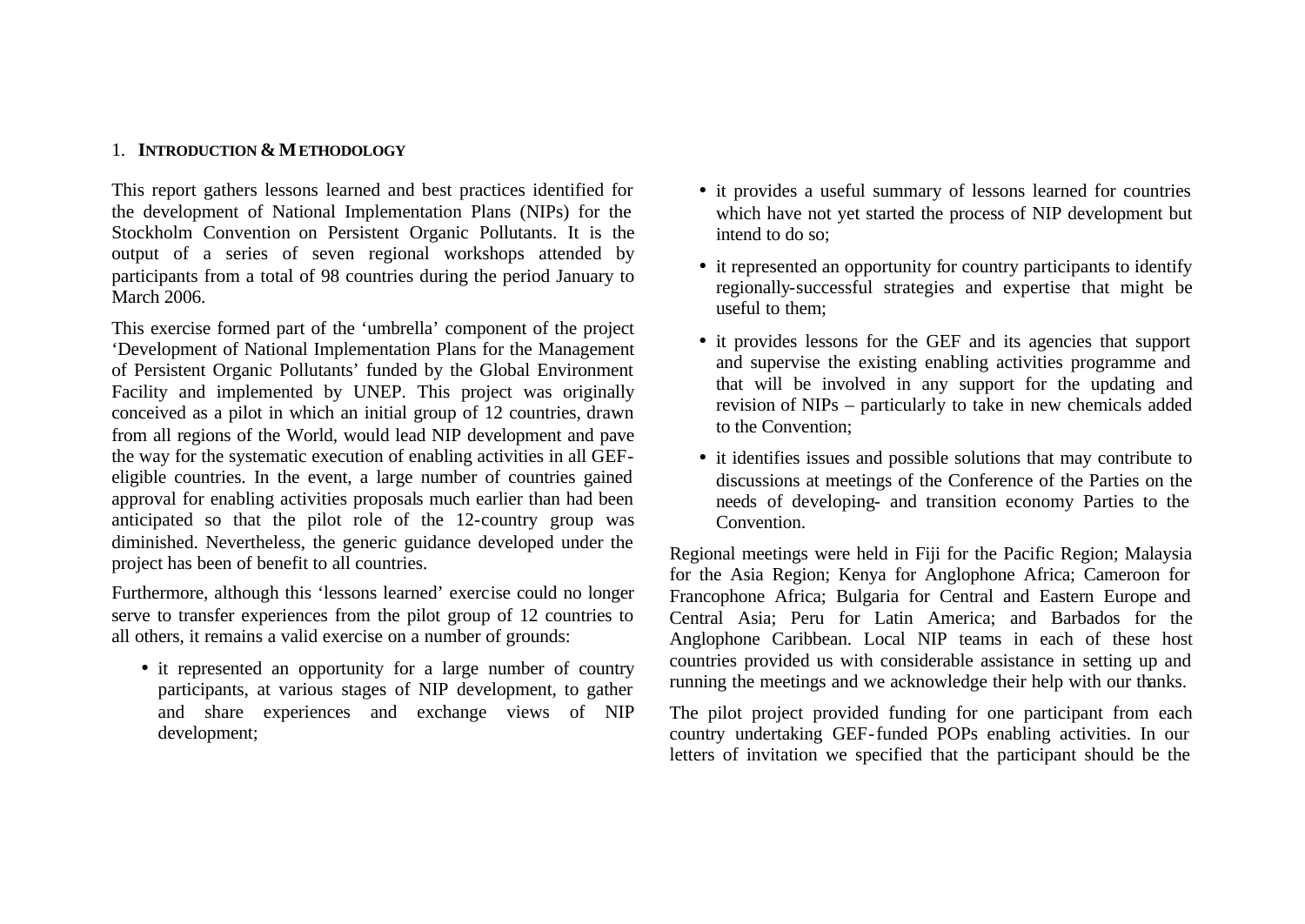project coordinator or a close colleague with a good knowledge of NIP development in the country. In the event, some countries, including a number just beginning the NIP development work, decided to fund additional participants from their NIP project budgets.

The Meetings in Cameroon and Peru were conducted in French and Spanish respectively while the Bulgaria meeting benefited from simultaneous translation between Russian and English. Other meetings were conducted in English. We believe these arrangements allowed participants to express themselves as much as possible in a language with which they were comfortable so that their opinions could be captured accurately. In Annex 2 we have translated the

UNEP

April 2006

meeting reports from Cameroon and Lima to English only for consistency.

We are keenly aware that the success of the Convention at national level often relies on the dedication and vision of a relatively small number of committed individuals that lead or participate in the enabling activities work. Our intention in this work has been to provide a vehicle by which their 'voices' could be heard more widely. We trust that these readers, particularly those that participated in the meetings and fact-finding missions, will find their opinions reflected in the tables and annexes set out here.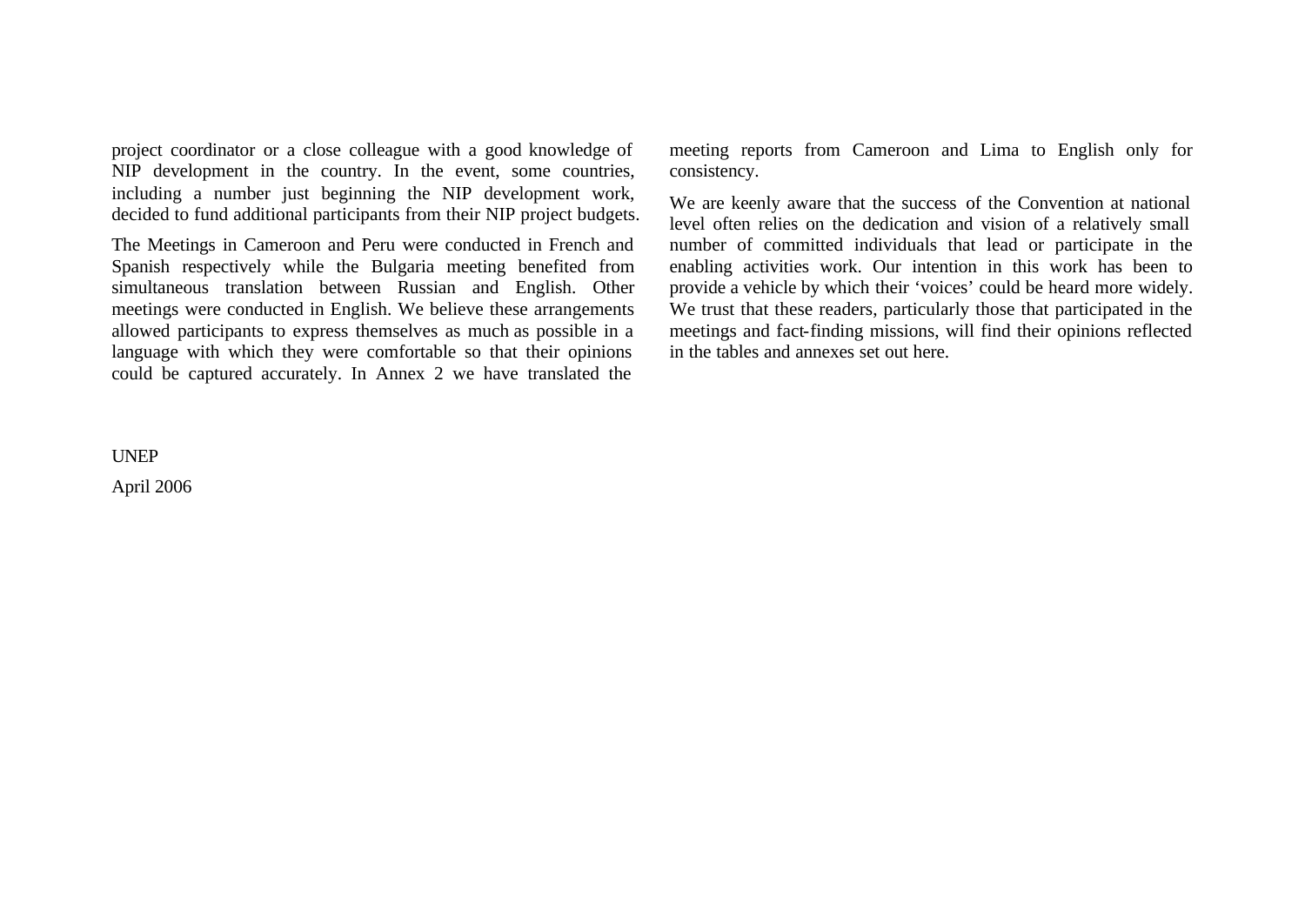#### 2. **METHODOLOGY**

The methodology used in gathering the results presented here was a simple one. A common agenda was used for all the workshops. This agenda, presented in Annex 1, identified six principal areas for discussion:

- the preparation of POPs inventories and assessment of national capacities;
- defining national POPs priorities and linking them to national development priorities and Action Plans;
- the impacts of POPs and the costs and benefits of action;
- project management and process organization; coordination mechanisms,
- stakeholder participation, commitment and ownership;
- legislation and regulation, monitoring and enforcement.

The first three of these represent the technical components of NIP development and broadly correspond to steps 2, 3 and 4 of the 5-step scheme set out in the initial guidelines for POPs enabling activities published by the GEF in May 2001. These initial guidelines form the foundation of all POPs enabling activities proposals, irrespective of the agency supporting the work.

The last three represent cross-cutting issues considered to be of critical importance to the successful development of a NIP and to its subsequent implementation.

Each of these six areas was discussed by a working group of each meeting. The agenda included, for each working group, a number of possible topics to stimulate discussion. It was made clear to the working groups that these were not obligatory topics, nor were they questions that needed to be answered. Some groups used these topics as a framework for their discussions and reports, other groups chose to ignore them and work independently. The agenda provided for the working groups on the first three subject to work in parallel for a halfday session. The working groups then reported to the following plenary session so that additional comments from participants could be incorporated in the report. This pattern was then repeated for the three remaining cross-cutting issues. The six working group reports for each meeting constitute the output for that region.

These regional reports are included in Annex 2. Readers will see that the outputs of individual working groups and of regional meetings vary considerably. Some groups and meetings decided to present their findings as PowerPoint presentation, others as text reports. Some preferred to work towards an agreed set of recommendations, others to express the diversity of approaches represented in their groups. In preparing this global report we have neither changed the meeting reports from their original formats nor edited their content. In this way, we believe that the reports truly represent the views of the participants in the regions from which they derive.

To support the regional workshops, the project also recruited 4 regional experts. These participated in the workshops but also undertook a series of fact-finding missions to individual countries to provide more in-depth information relating to particular experiences.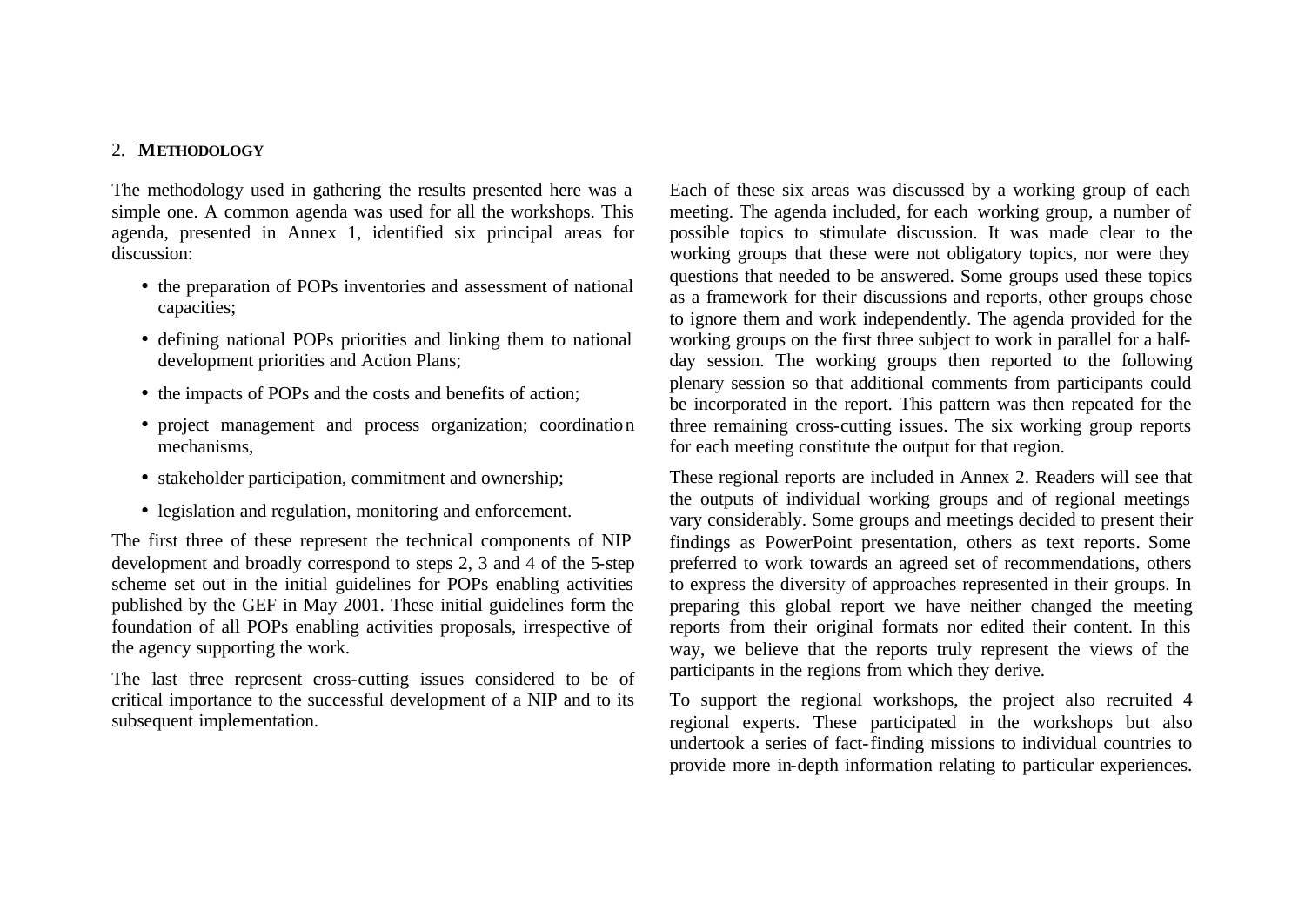A total of 22 countries were selected for fact-finding missions. The countries were selected only if they had completed or were well advanced in NIP development. An attempt was made to attain globally balanced representation and to ensure that in each region countries supported by different agencies were visited. Countries visited are indicated in Table 1.

This global report represents a distillation of the regional reports and the fact-finding mission reports. It has been prepared by the four regional experts, assisted by UNEP. In drawing together the global report the team has not added any priority or ranking to the issues identified and their listing in each section of the tables in Chapter 2 has been arranged only to bring similar ideas together. Similarly, we have tried throughout to restrict entries to comments arising directly from the regional meetings or from the fact-finding missions. In this way, the report provides a view of NIP development from the country teams and not from the international agencies and their expert advisors.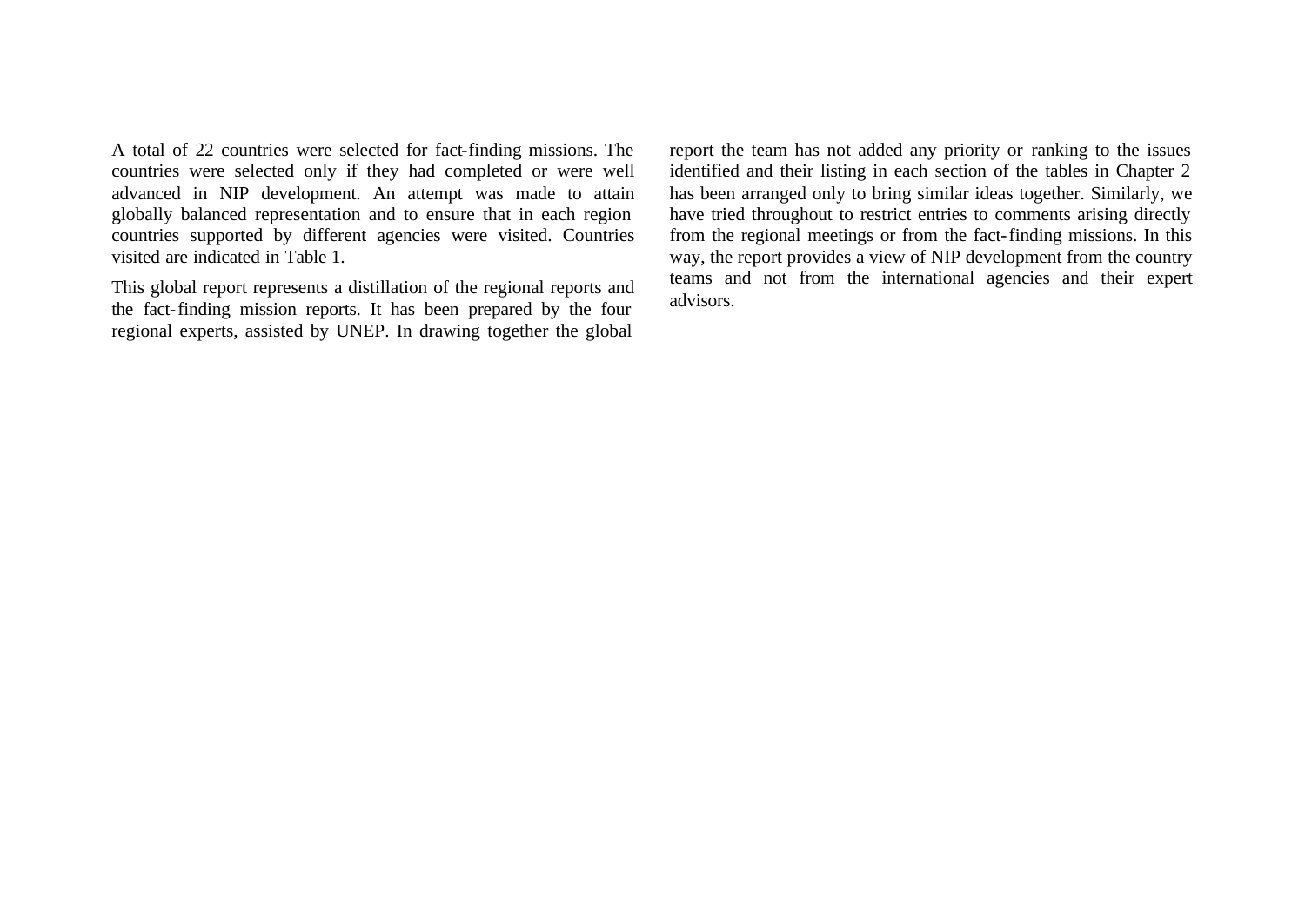| ī.               | Albania                  | $\overline{27}$ . | <b>Equatorial Guinea</b> | 54. | Mexico                | 80. | Slovakia   |
|------------------|--------------------------|-------------------|--------------------------|-----|-----------------------|-----|------------|
| $\overline{2}$ . | Antigua and Barbuda      | 28.               | Ethiopia                 | 55. | Micronesia (Federated | 81. | Slovenia   |
| 3.               | Argentina                | 29.               | Fiji (host)              |     | States of)            | 82. | Sri Lanka  |
| 4.               | Armenia                  | 30.               | Gabon                    | 56. | Moldova               | 83. | St-Lucia   |
| 5.               | Bangladesh               | 31.               | Gambia (The)             | 57. | Mongolia              | 84. | Syria      |
| 6.               | <b>Barbados</b> (host)   | 32.               | Georgia                  | 58. | Morocco               | 85. | Tajikistan |
| 7.               | <b>Belarus</b>           | 33.               | Guatemala                | 59. | Mozambique            | 86. | Tanzania   |
| 8.               | <b>Belize</b>            | 34.               | <b>Guinea</b>            | 60. | Nauru                 | 87. | Thailand   |
| 9.               | Bénin                    | 35.               | Guinea Bissau            | 61. | Nepal                 | 88. | Togo       |
| 10.              | <b>Bolivia</b>           | 36.               | Haiti                    | 62. | Nicaragua             | 89. | Tonga      |
| 11.              | <b>Botswana</b>          | 37.               | Hungary                  | 63. | Niger                 | 90. | Tunisia    |
| 12.              | <b>Brasil</b>            | 38.               | India                    | 64. | Nigeria               | 91. | Tuvalu     |
| 13.              | <b>Bulgaria</b> (host)   | 39.               | Indonesia                | 65. | Pakistan              | 92. | Uganda     |
| 14.              | Burkina Faso             | 40.               | Jamaica                  | 66. | Palau                 | 93. | Ukraine    |
| 15.              | Cambodia                 | 41.               | Kazakhstan               | 67. | Panama                | 94. | Uruguay    |
| 16.              | Cameroun (host)          | 42.               | Kenya (host)             | 68. | Papua New Guinea      | 95. | Vanuatu    |
| 17.              | Central African Republic | 43.               | Kiribati                 | 69. | Paraguay              | 96. | Vietnam    |
| 18.              | <b>Chile</b>             | 44.               | Kyrgystan                | 70. | Peru (host)           | 97. | Zambia     |
| 19.              | China                    | 45.               | Latvia                   | 71. | Philippines           | 98. | Zimbabwe   |
| 20.              | Comores                  | 46.               | Lithuania                | 72. | Poland                |     |            |
| 21.              | Costa Rica               | 47.               | Macedonia                | 73. | Republic of Congo     |     |            |
| 22.              | Côte D'ivoire            | 48.               | Malawi                   | 74. | Republica Dominicana  |     |            |
| 23.              | Cuba                     | 49.               | Malaysia (host)          | 75. | Russian Federation    |     |            |
| 24.              | Democratic Republic of   | 50.               | <b>Mali</b>              | 76. | Samoa                 |     |            |
|                  | Congo                    | 51.               | Marshall Islands         | 77. | Sao Tomé Et Principe  |     |            |
| 25.              | Dominica                 | 52.               | Mauritania               | 78. | Sénégal               |     |            |
| 26.              | <b>Ecuador</b>           | 53.               | Mauritius                | 79. | Serbia and Montenegro |     |            |

### **Table 1: Countries Participating in Regional Meetings and Fact-Finding Missions**

Countries in **bold** are participants in the 12-country pilot project: **Lebanon** is also a participant in the pilot project but could not attend a regional meeting. Countries in *italics* were selected for fact-finding missions. *Jordan* was also visited but could not attend a regional meeting.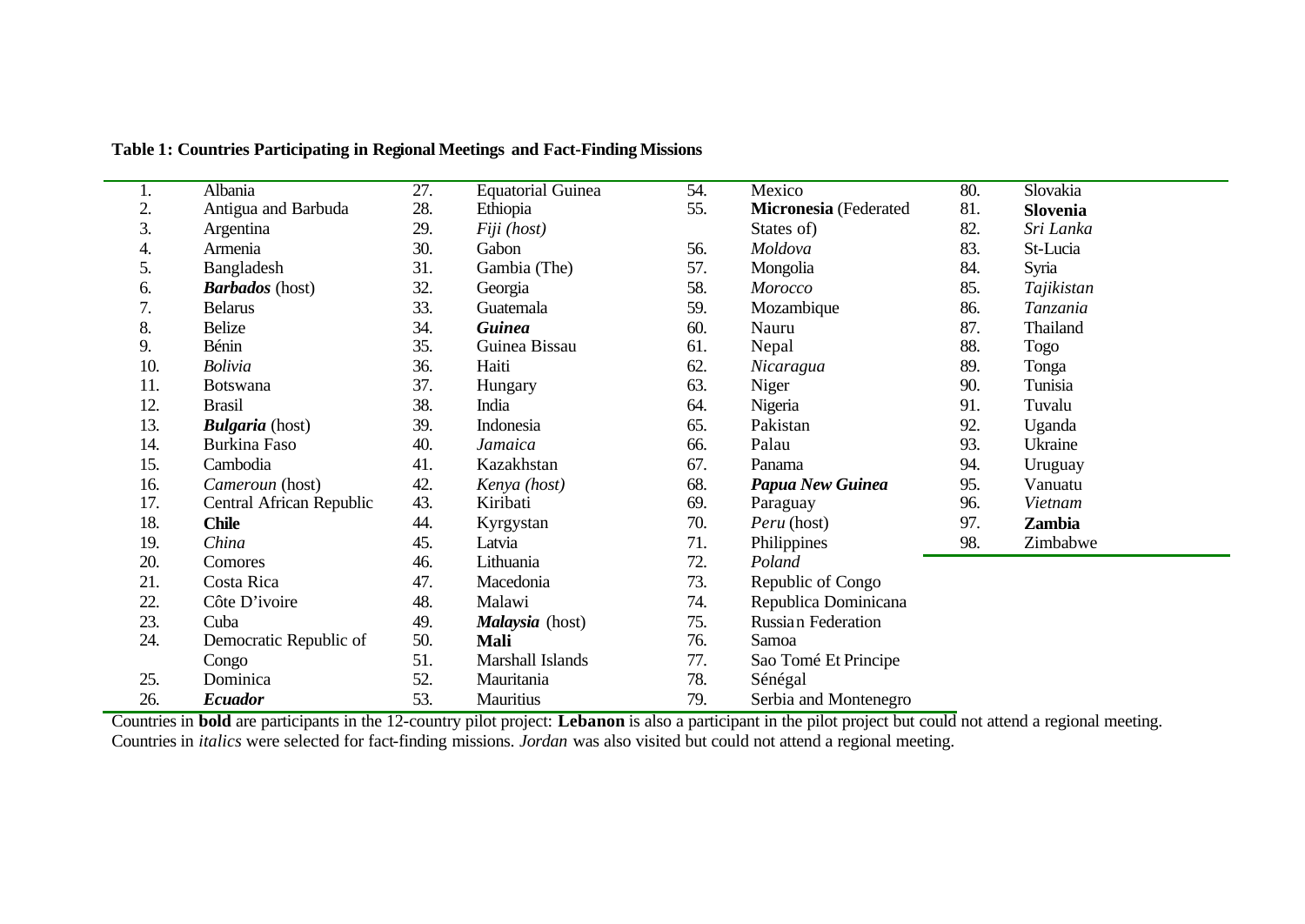#### 3. **GLOBAL LESSONS LEARNED AND GOOD PRACTICES**

- 3.1 Project Management and Process Organization
- 3.2 Guidance Available
- 3.3 Coordination mechanisms; stakeholder participation; commitment and ownership
- 3.4 Legislation and regulation, monitoring and enforcement
- 3.5 POPs inventories and assessment of national capacities
- 3.6 Defining national POPs priorities and linking them to national development priorities and action plans
- 3.7 Impacts of POPs and the costs and benefits of action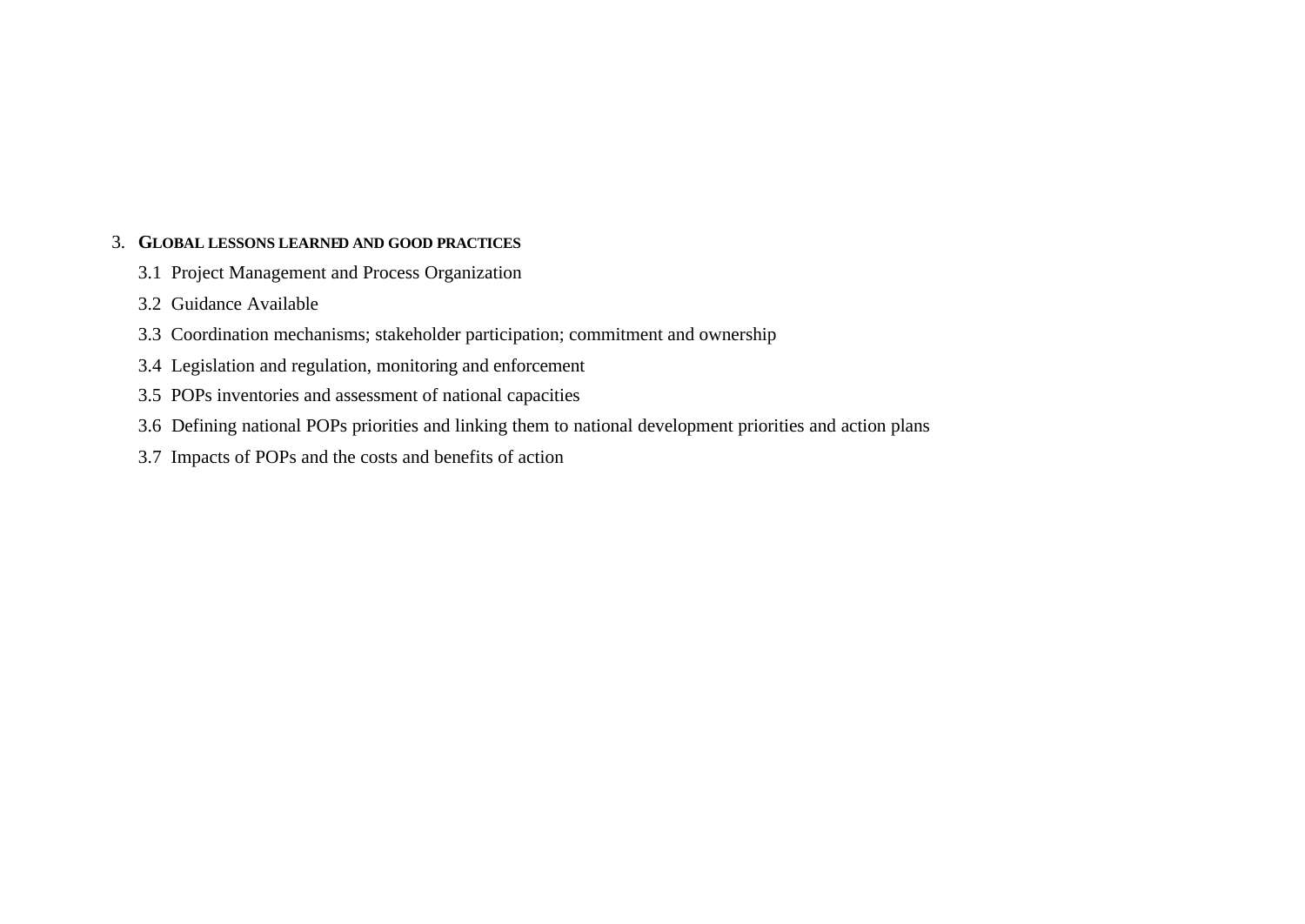### **3.1 PROJECT MANAGEMENT AND PROCESS ORGANIZATION**

| <b>Lessons learned</b>                                                                                                                                                                                                                                                                                                                                                        | Good practices adopted by countries                                                                                                                                                                                                                                                                                       |
|-------------------------------------------------------------------------------------------------------------------------------------------------------------------------------------------------------------------------------------------------------------------------------------------------------------------------------------------------------------------------------|---------------------------------------------------------------------------------------------------------------------------------------------------------------------------------------------------------------------------------------------------------------------------------------------------------------------------|
| Project activities and planned timelines                                                                                                                                                                                                                                                                                                                                      |                                                                                                                                                                                                                                                                                                                           |
| The majority of country teams were unable to meet given timelines <sup>1</sup> : The following<br>common reasons were given:                                                                                                                                                                                                                                                  | Establish and evaluate a realistic timeline (e.g. taking into<br>consideration local conditions and mode of operation).                                                                                                                                                                                                   |
| change in government,<br>political instability,<br>change of project teams and project coordinator,<br>delay in funds transfer and release<br>bureaucracy delays the process (e.g. communication through hierarchy)<br>Timeline for the NIP development was not properly designed.<br>Lack of early training in project management and lack of knowledge of the<br>Convention | Achieve good planning of the project by:<br>creating task teams<br>having sub-committees<br>organizing introductory workshops/meetings outlining the<br>objectives, scope and expected outputs/outcomes of the<br>project<br>Appoint experienced team and NPC<br>NPC credibility and recognition by the relevant ministry |
| Role and value of local and international consultants                                                                                                                                                                                                                                                                                                                         |                                                                                                                                                                                                                                                                                                                           |
| Local expertise exists but is insufficient in many countries <sup>2</sup> .<br>Unclear or too ambitious ToRs limit applications and cause delays in the selection<br>process                                                                                                                                                                                                  | Involvement of relevant government bodies into the process<br>of NIP development to secure implementation follow-up<br>Open and flexible selection of consultants                                                                                                                                                         |
| Hire high skilled local and international consultants for performing the tasks                                                                                                                                                                                                                                                                                                | Develop locally appropriate Terms of Reference                                                                                                                                                                                                                                                                            |
| Involvement of governmental officials essential for building national capacity,<br>ownership and sustainability                                                                                                                                                                                                                                                               | Terms of Reference developed with implementing agency<br>support                                                                                                                                                                                                                                                          |
| International consultant brought a broader knowledge of implementation and helped<br>identifying tasks and NIP process                                                                                                                                                                                                                                                        |                                                                                                                                                                                                                                                                                                                           |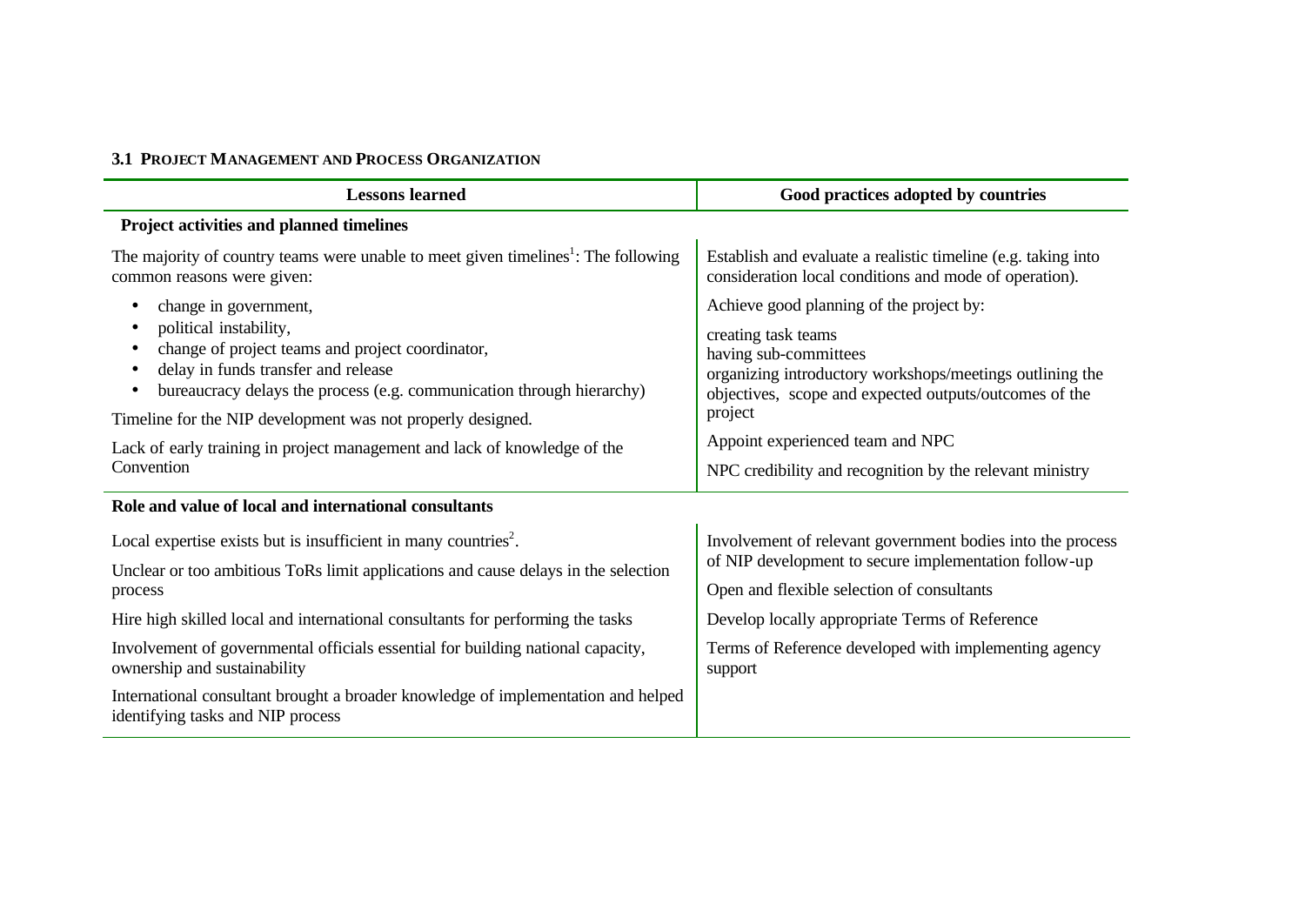| <b>Organizational arrangement</b>                                                                             |                                                             |
|---------------------------------------------------------------------------------------------------------------|-------------------------------------------------------------|
| Isolated implementation management team has not ensured sustainability                                        | Creation of task teams lead by the main representative      |
| Good interaction between national coordinator and main stakeholders is essential to<br>facilitate the process | stakeholders (eg: PCB by electrical company representative) |

#### **Footnotes**

1. Experience both within the 12-country pilot project and more widely across the c.125 countries undertaking GEF-supported enabling activities indicates that few NIP teams are able to complete their work within the 2-year project period

2. In order to meet project deadlines, local expertise has to be recruited at particular times. This may be difficult in countries where the consultant 'pool' is small and consultants are busy. In some countries, while local expertise could be identified, the ToRs developed by project teams were not fully met. One country solved this problem by modifying the ToR in negotiation with the best offer - a mutually satisfactory result was obtained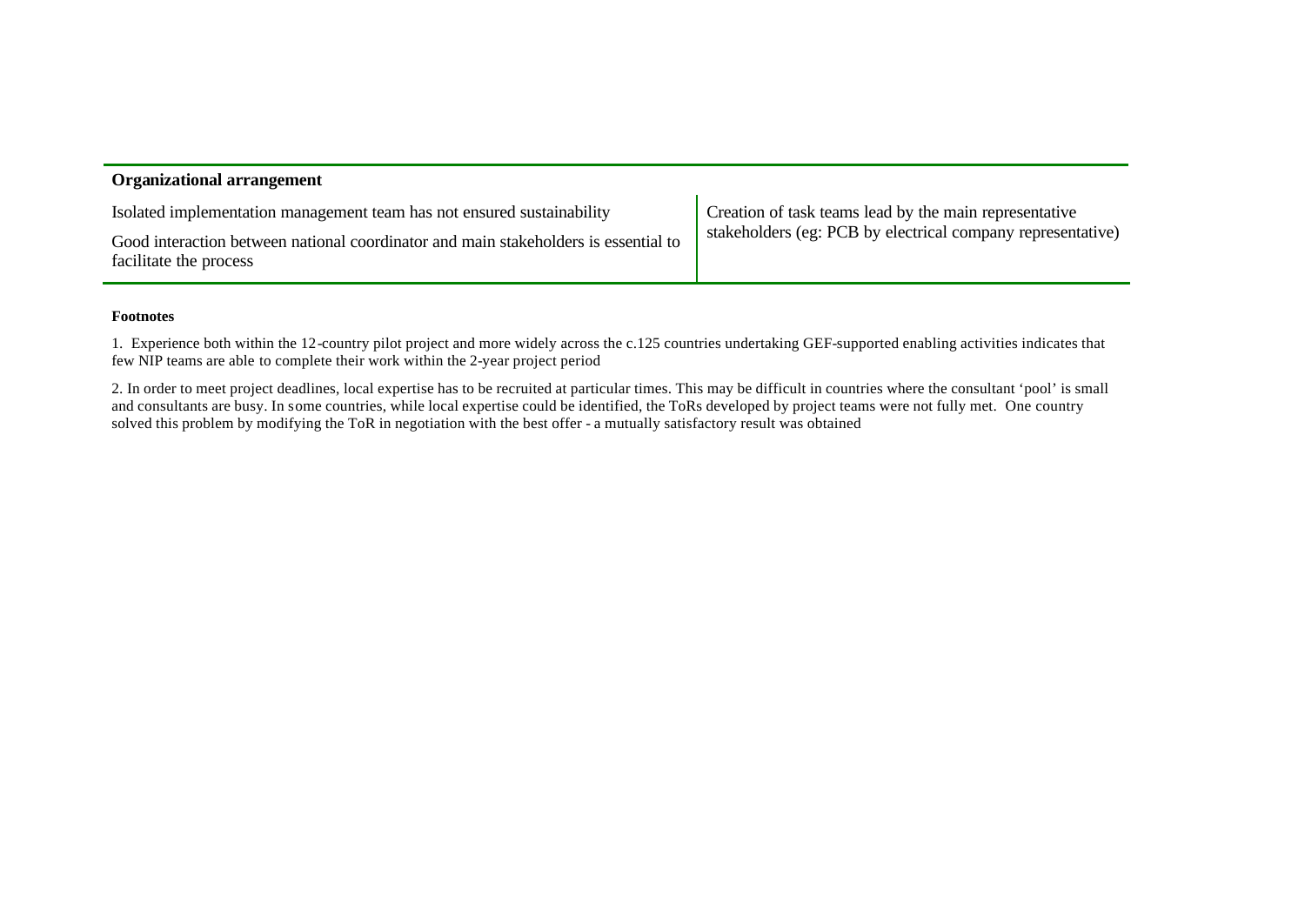#### **3.2 GUIDANCE AVAILABLE**

#### **Lessons learned**

Guidance documents provide a useful starting point but always require adaptation to local conditions and experience: Available regional guidance documents are of benefit for the countries

Country teams found it difficult to obtain guidance materials and related tools, including that prepared regionally, because a common source is lacking

Guidance documents for the POPs pesticides inventories are available but not easily accessible

Guidance documents for PCBs inventories are available but need to be improved to incorporate information on brands and products not listed in the original document but found in many countries

Toolkit guidance was found useful for the preliminary assessment of dioxins and furans but needs to be up-dated and needs to incorporate guidance for the assessment of HCB and PCBs produced unintentionally

Appropriate guidance documents for socio-economic analysis and risk communication are lacking

Countries require guidance on resource mobilization and understanding financial mechanisms available to support POPs actions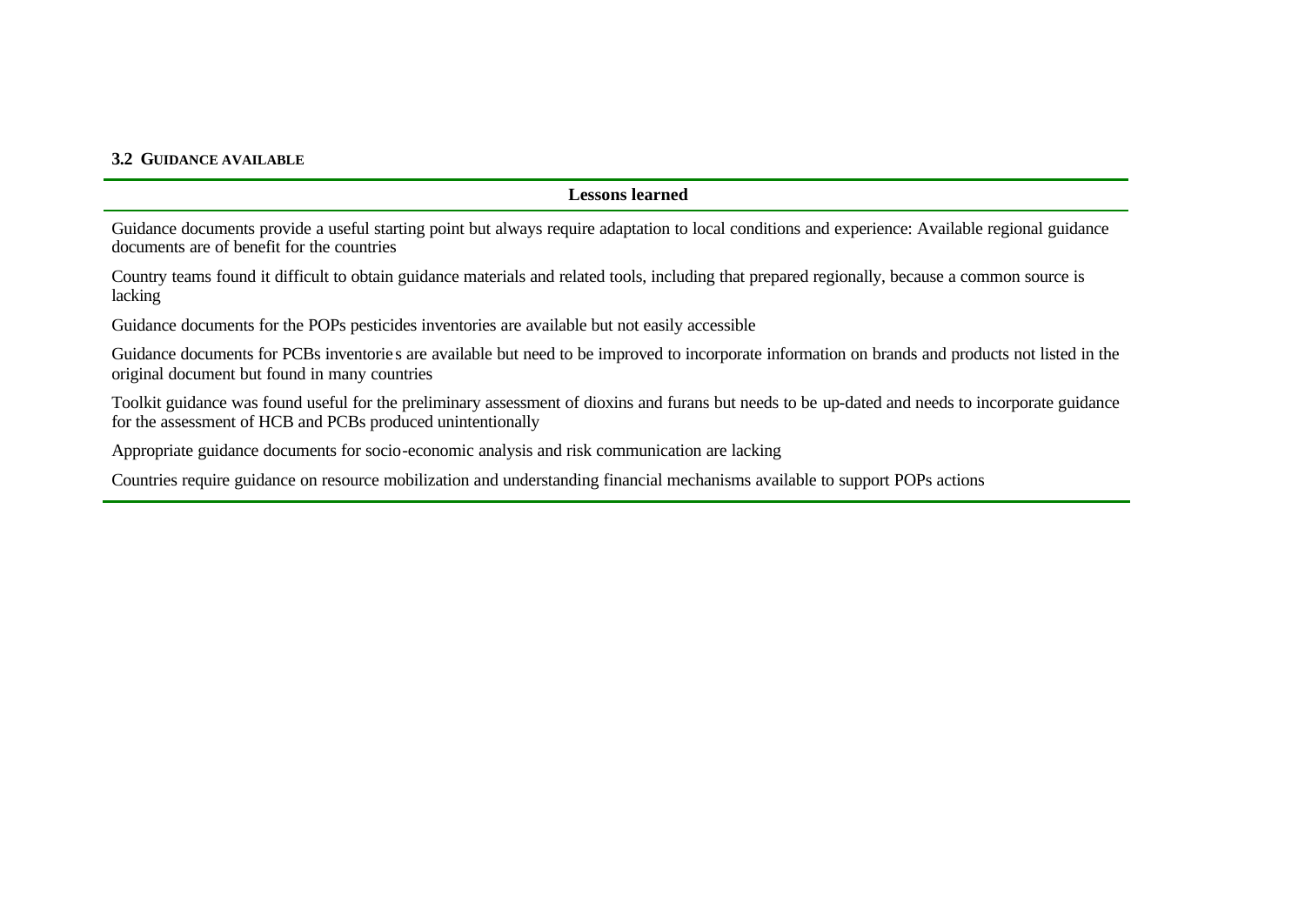### **3.3 COORDINATING MECHANISMS ; STAKEHOLDER PARTICIPATION; COMMITMENT AND OWNERSHIP**

| <b>Lessons learned / Experiences</b>                                                                                                                                                                     | <b>Good Practices</b>                                                                                                                                                   |  |
|----------------------------------------------------------------------------------------------------------------------------------------------------------------------------------------------------------|-------------------------------------------------------------------------------------------------------------------------------------------------------------------------|--|
| Developing government ownership, ministries support, stakeholder commitment and support; National Coordinating Committees,<br>formation and obtain continuous support throughout NIP development process |                                                                                                                                                                         |  |
| Involvement of governments/institutions did not always reach the level<br>needed to secure follow up actions                                                                                             | Ministries working together in NCC and defining their roles in the<br>Implementation phase; Frequent meetings of NCC to keep agencies<br>updated to maintain commitment |  |
| Defined and agreed roles of ministries and other stakeholders involved on<br>NCC at the first step helped the process of collaboration                                                                   | Use of existing committees on chemical related issues                                                                                                                   |  |
| Some stakeholders commitment and support was limited because:                                                                                                                                            | Institutionalization of the POPs management in the national<br>legislation                                                                                              |  |
| they did not fully understand their roles<br>the representatives did not have the status needed                                                                                                          | Awareness raising at high political and parliamentary level                                                                                                             |  |
| changes in representatives<br>different expectations                                                                                                                                                     | Establishment of MoUs between host ministry and other<br>stakeholders                                                                                                   |  |
|                                                                                                                                                                                                          | Involve stakeholders at all stages of the NIP development process<br>(ministries, private sector and NGOs)                                                              |  |
|                                                                                                                                                                                                          | Delegation of activities to different stakeholders                                                                                                                      |  |
| Sharing information and knowledge with stakeholders                                                                                                                                                      |                                                                                                                                                                         |  |
| Stakeholders involvement was enhanced through workshops where relevant                                                                                                                                   | Task teams visiting each relevant stakeholders                                                                                                                          |  |
| issues were brought up                                                                                                                                                                                   | Development of a diverse and varied communication strategy                                                                                                              |  |
| Project team had specific planning for information exchange through<br>different means (web page, mail lists and so on) according to specific<br>regional realities                                      | bearing in mind national realities and needs                                                                                                                            |  |
| POPs focal points in some countries have not been involved                                                                                                                                               |                                                                                                                                                                         |  |
| Media important in reaching general public included all nationally available<br>techniques - workshops and theatre, booklets and news articles, radio and                                                |                                                                                                                                                                         |  |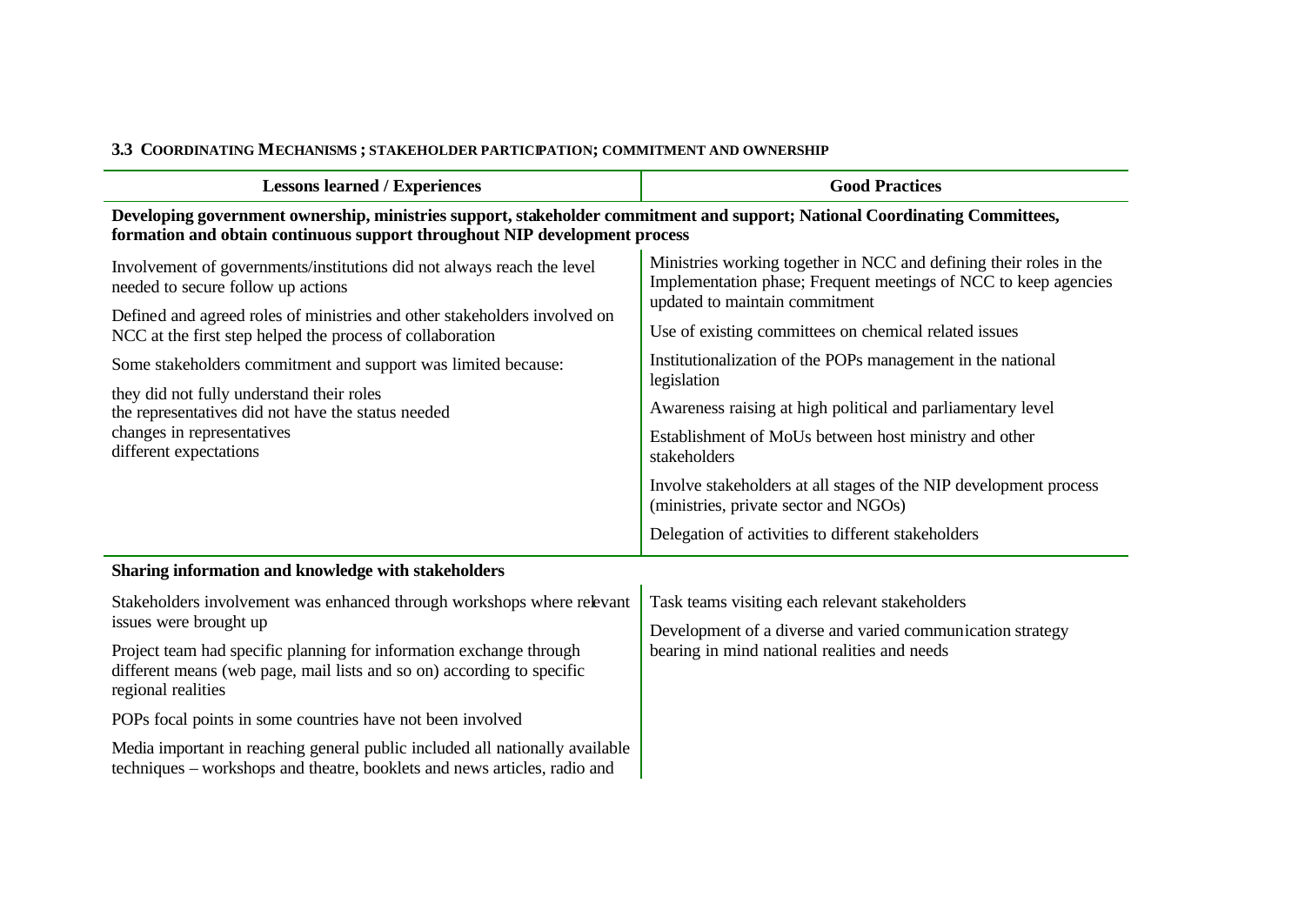| television, and internet.                                                                                                                                                                                                                                         |                                                                                                                                                   |
|-------------------------------------------------------------------------------------------------------------------------------------------------------------------------------------------------------------------------------------------------------------------|---------------------------------------------------------------------------------------------------------------------------------------------------|
| Development of POPs websites was initiated in a number of<br>$\bullet$<br>countries and recognized useful for information sharing within the<br>country, among the region and internationally, but many are not<br>updated; not user friendly; and not functional | Creation of functional POPs website, resourced to allow frequent<br>updates                                                                       |
| Exchange of information at the regional / international level                                                                                                                                                                                                     |                                                                                                                                                   |
| Information made available to other countries (bilateral, trilateral meetings,<br>regional workshops, etc) helped to share experiences; understand the                                                                                                            | NIP issues brought to regional institutions                                                                                                       |
| process more clearly; initiate and strengthen cooperation; and identify<br>expertise available in the region                                                                                                                                                      | Information exchanged and expertise sharing between project<br>national coordinators and task team members amongst countries of<br>the region     |
| <b>Inclusion of Non-governmental organizations</b>                                                                                                                                                                                                                |                                                                                                                                                   |
| The important role of NGOs was recognized, but in some countries their                                                                                                                                                                                            | Genuine stakeholder involvement throughout the process:                                                                                           |
| lack of knowledge and capacity limited their participation in the different<br>tasks<br>In some regions, incentives were needed for stakeholders participation in<br>meetings, in some countries including NCC                                                    | Build the capacity of NGOs to participate in NIP development,<br>where necessary allocating funds for:                                            |
|                                                                                                                                                                                                                                                                   | Participation in meetings and workshops<br>Training activities                                                                                    |
|                                                                                                                                                                                                                                                                   | Contract NGOs for specific tasks: In particular, involve Public<br>Interest NGOs in awareness campaigns                                           |
|                                                                                                                                                                                                                                                                   | Identify common issues of concern and finding commonly<br>acceptable solutions <sup>1</sup>                                                       |
| Industry was invited to join the NIP development process but sometimes<br>refused to participate                                                                                                                                                                  | Engage Private sector in tasks such as reporting, inventories and<br>action planning including costing.                                           |
| Academia was usually involved in inventories and developing action plans                                                                                                                                                                                          | Involve Academia in achieving specific tasks such as<br>compiling/providing existing data and developing and implementing<br>training activities. |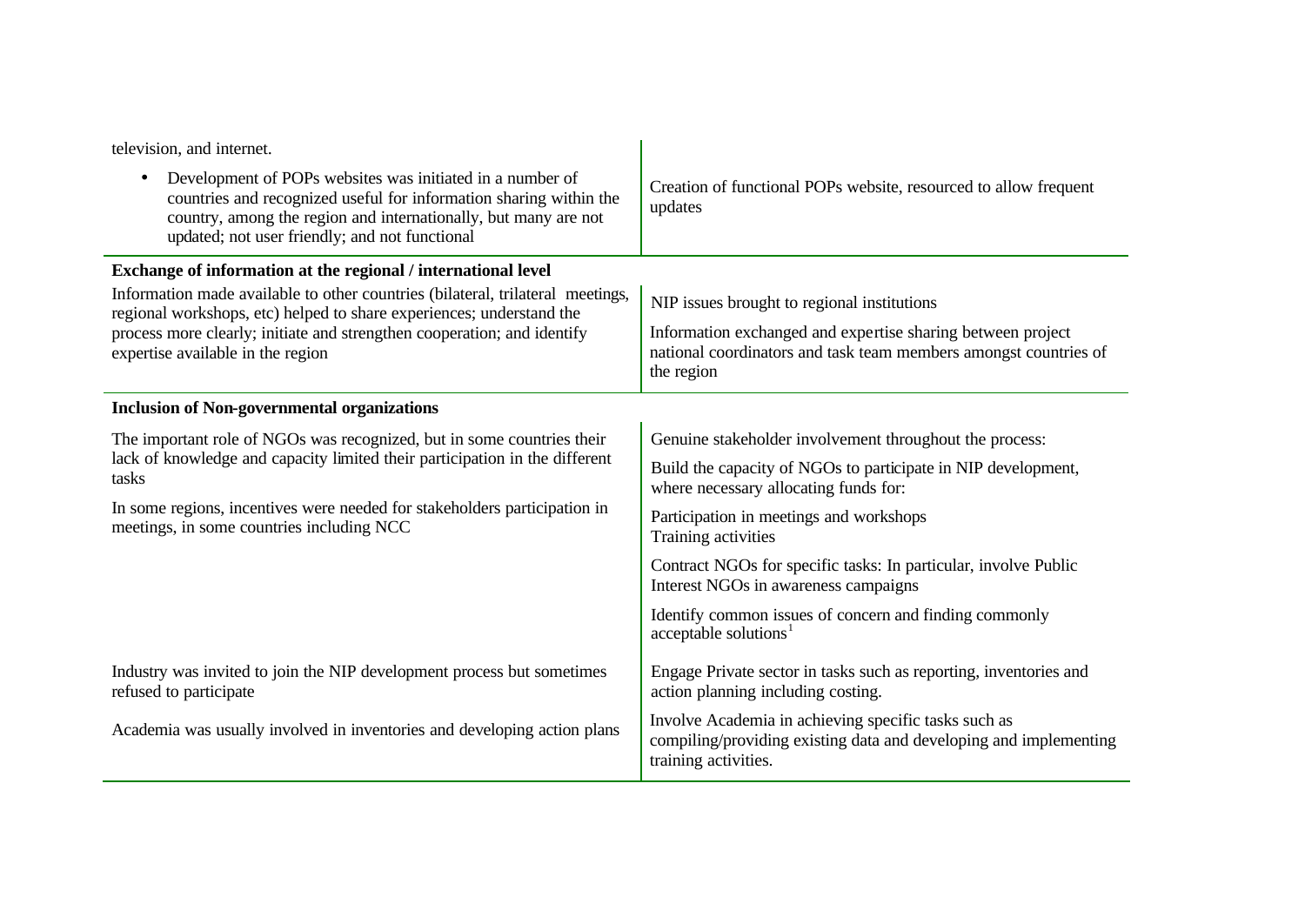| Developing actions beyond the "host" ministry                                                                  |                                                                  |  |  |
|----------------------------------------------------------------------------------------------------------------|------------------------------------------------------------------|--|--|
| Early political awareness was important to gain engagement of the different                                    | Shared responsibilities for the specific tasks between different |  |  |
| ministries.                                                                                                    | ministries during the process of planning and NIP development    |  |  |
| Devolving tasks to responsible ministries was effective in gaining their                                       | Defining specific roles and responsibilities of the National     |  |  |
| expertise and active involvement in the project and beyond.                                                    | Coordinating Committee (NCC) and its members                     |  |  |
| Gaining approval and acceptance of NIP and action plans by stakeholders                                        |                                                                  |  |  |
| Consultation process to share views and plans with other stakeholders was                                      | Early involvement of stakeholders in NIP process allowed smooth  |  |  |
| found very effective                                                                                           | approval process and built capacity for the implementation       |  |  |
| Importance of having a resource mobilization strategy to accompany action<br>plans was recognized <sup>2</sup> | Awareness raising activities at the high level                   |  |  |

#### **Footnotes:**

1. The Stockholm Convention requires Parties to minimize dioxin and furans releases which are, among others, related to burning practices. While the Ministry of Environment is typically responsible for regulating incineration it is less likely to have primary responsibility for burning operations. Attempts to regulate or ban open burning will require consensus between the min istries with relevant mandates

2. One small company decided, after participating in aware raising activities, to introduce environmentally sound management to its own practices. They identified more than two hundred disused transformers of unknown PCB content. The company could not afford comprehensive testing so agreed a 'contract' with the informal metal recyclers, 'scavengers', that purchased old transformers. Under this 'contract' the company agrees to sell PCB-free transformers at a set price but will keep the PCB-containing transformers. In return, the scavengers accept the task of analyzing the transformer oil using test kits. The cost of testing is offset by the lower purchase price agreed with the company. The income received by the company on the sale of PCB-free transformers is contributing to the costs of improved storage for the remaining PCB-containing equipment.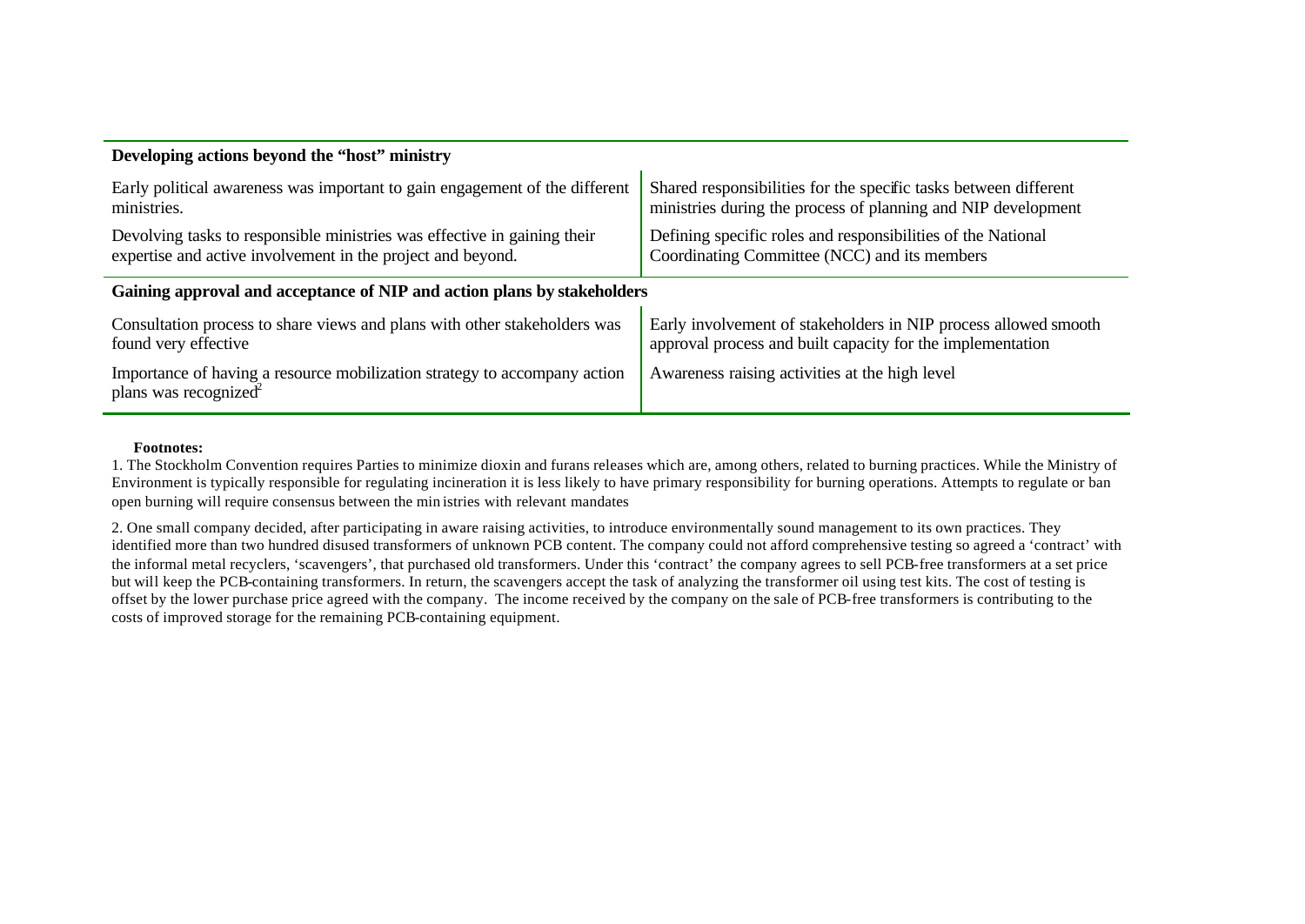## **3.4 LEGISLATION & REGULATION, MONITORING & ENFORCEMENT**

| <b>Lessons learned</b>                                                                                                                                                                                                                                                                                                                       | <b>Good practices</b>                                                                                                                                                                                                                                                                          |
|----------------------------------------------------------------------------------------------------------------------------------------------------------------------------------------------------------------------------------------------------------------------------------------------------------------------------------------------|------------------------------------------------------------------------------------------------------------------------------------------------------------------------------------------------------------------------------------------------------------------------------------------------|
| Legislation & regulation meeting Convention obligations                                                                                                                                                                                                                                                                                      |                                                                                                                                                                                                                                                                                                |
| In some countries, review of legislation was insufficient. Reasons for this included:<br>lack of understanding of necessary interventions<br>lack of legal expertise in international environmental issues and agreements<br>Gap Analysis proved to be essential for the appropriate understanding of the<br>regulatory framework for POPs   | Developing or updating a national chemical management<br>profile early in the process helps to understand the<br>regulatory framework and identify unclear responsibilities,<br>gaps and overlaps<br>Use of a legal consultant to work with the technical experts<br>to review legal framework |
| Pesticides are generally regulated but regulation does not necessarily cover the full<br>life cycle. In contrast, industrial chemicals often lack proper instruments<br>Application of soft measures, including guidance, instructions and incentives for the<br>use of alternatives, helped to improve the enforcement of legal instruments | Cost analysis gives a good foundation for good legislation                                                                                                                                                                                                                                     |
| Developing specific POPs legis lation:<br>ensured complete coverage of obligations<br>proved to be more effective than amending a range of existing legislation<br>provided legislation where other chemicals legislation was lacking                                                                                                        | Specific POPs law, reflecting the requirements of the<br>Stockholm Convention, usefully complements other sectoral<br>legislation                                                                                                                                                              |
| Improving sectoral legislation to meet Convention obligations was difficult to<br>initiate but had advantages in terms of coverage and sustainability                                                                                                                                                                                        | Amending the existing regulatory framework in order to<br>cover the whole chemical life cycle is useful in meeting all<br>the Convention obligations                                                                                                                                           |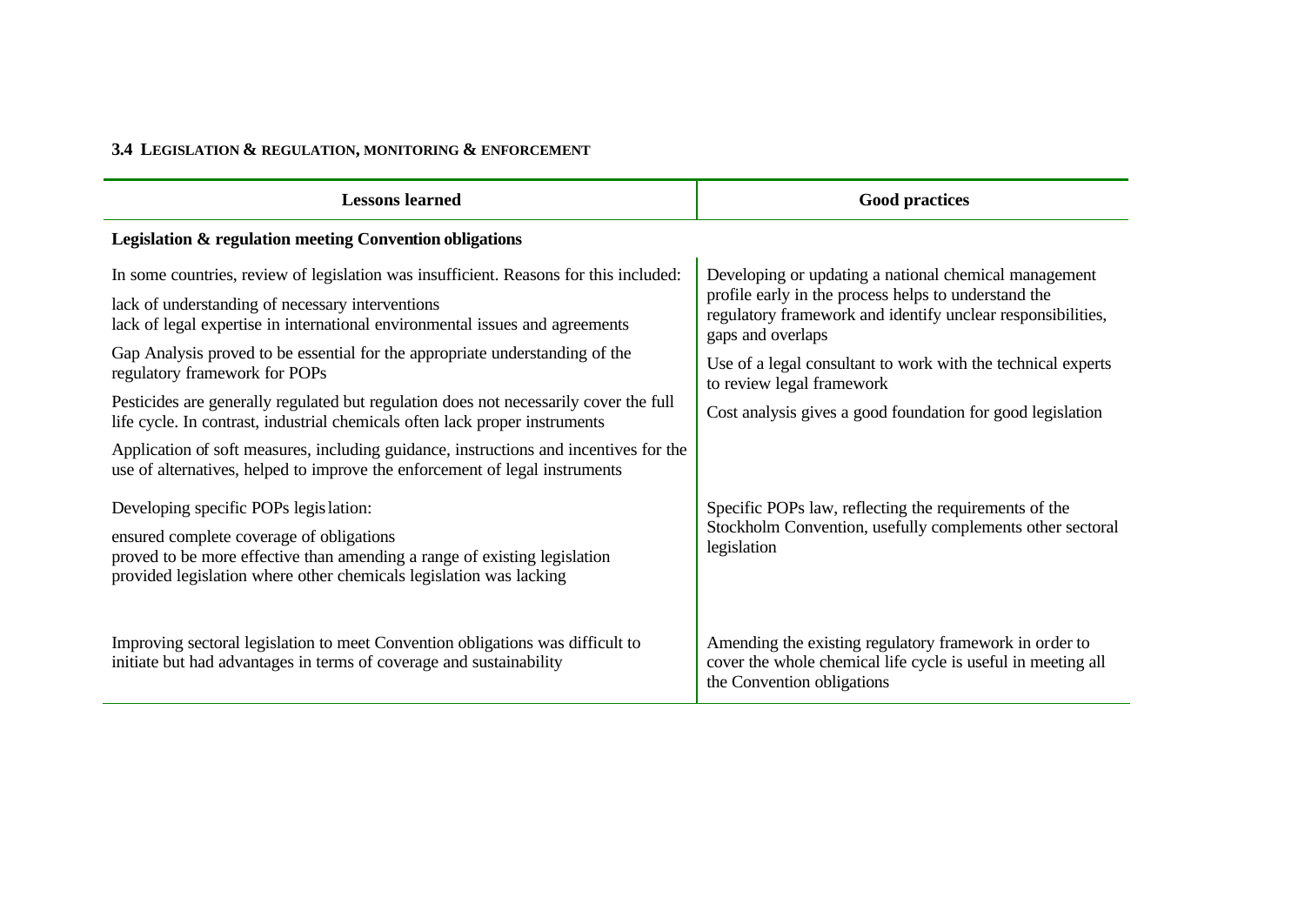| Including customs departments in action planning and raising the awareness of<br>customs officers are important for controlling trade in POPs                 | Raise public awareness and promote alternatives and<br>environmentally sound approaches to reduce demand for<br>proscribed chemicals and products |  |
|---------------------------------------------------------------------------------------------------------------------------------------------------------------|---------------------------------------------------------------------------------------------------------------------------------------------------|--|
| Training of custom officers on product identification (example PCB test kits) was<br>effective but still requires the development of toolkits and guidance    | Cooperate regionally to introduce specific customs codings                                                                                        |  |
| Where existing POPs legislation was lacking, the control the trade and use of<br>chemicals by issuing permits proved effective                                | for POPs chemicals, products and wastes                                                                                                           |  |
| <b>Monitoring &amp; Enforcement</b>                                                                                                                           |                                                                                                                                                   |  |
| The monitoring and enforcement of legislation was impaired in some countries by a<br>lack of political will                                                   | In some countries, clear responsibilities and close<br>cooperation amongst different control bodies leads to more                                 |  |
| National and international policies to reduce public services militates against the<br>provision of additional human resources for monitoring and enforcement | efficient monitoring and enforcement                                                                                                              |  |
| Monitoring infrastructure, such as laboratory capacities, is lacking or insufficient                                                                          |                                                                                                                                                   |  |
| Capacity and institutional frameworks for enforcement are lacking in many<br>countries                                                                        |                                                                                                                                                   |  |
| Decentralized structures to enforce legislation are effective in some countries                                                                               | Local government engagement with respect to monitoring<br>and enforcement                                                                         |  |
| In some regions, cross-border coordination and regional cooperation has proved<br>possible and beneficial                                                     | Building on existing cross border initiatives and cooperation<br>has significant advantages                                                       |  |

Ĭ.

## **Control and prohibition of POPs and eliminating illegal trade in POPs chemicals and products**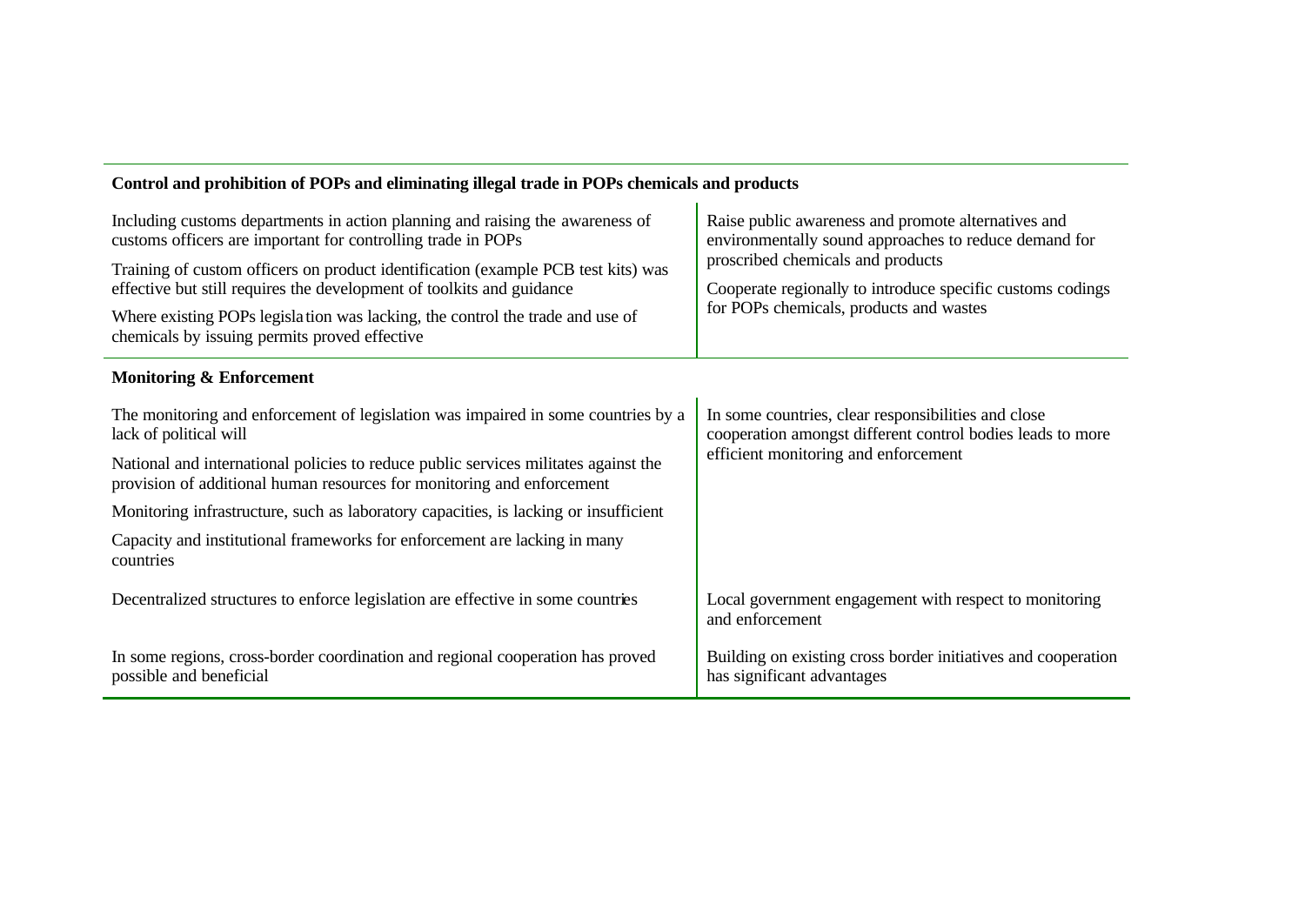### **3.5 POPS INVENTORIES AND ASSESSMENT OF NATIONAL CAPACITIES**

| <b>Lessons learned</b>                                                                                                                                                                                      | <b>Good practices</b>                                                                                            |
|-------------------------------------------------------------------------------------------------------------------------------------------------------------------------------------------------------------|------------------------------------------------------------------------------------------------------------------|
| Acquiring POPs inventory information with assistance of stakeholders                                                                                                                                        |                                                                                                                  |
| In some countries it was important to engage specific institutions with a pre-<br>existing mandate to collect and maintain inventories pertinent to POPs                                                    | Undertake early awareness raising to explain purpose of<br>inventories and objectives of Stockholm Convention to |
| The direct involvement of industry was necessary to obtain information                                                                                                                                      | engage stakeholders and avoid information retention                                                              |
| Many stakeholders were unwilling initially to cooperate because of perceived                                                                                                                                | Involve provincial inspectorates in data collection                                                              |
| undesirable consequences                                                                                                                                                                                    | Undertake outreach activities (questionnaires, phone calls,                                                      |
| The use of previous registers, inventories and data sets and skilled professionals<br>proved an effective starting point                                                                                    | face to face interviews ) to get information for initial<br>inventories                                          |
| The UNEP toolkit proved to be a valuable starting point for inventories of dioxins<br>and furans but:                                                                                                       | Adopt an integrated approach to the development of<br>inventories <sup>1</sup> ;                                 |
| emission factors in the document were not appropriate<br>information from industry was lacking or could not be easily classified to the                                                                     | Define the scope and status of inventories as a starting point<br>for establishing the inventory methodologies   |
| sources categories                                                                                                                                                                                          | See the inventories as living documents                                                                          |
| Getting the raw data from industries was difficult                                                                                                                                                          | Link PCBs inventories with labelling schemes as an                                                               |
| In some regions, the POPs inventories provided an opportunity to assess wider<br>environmental issues                                                                                                       | integrated part of a PCB register to secure sustainability                                                       |
| Inventories do not reflect the contribution from the informal sector, and the value of<br>the inventories is reduced where the informal sector represents a significant<br>proportion of economic activity. |                                                                                                                  |
| It is important to maintain and update records for information exchange and<br>reporting; institutional arrangements need to be established to secure this                                                  |                                                                                                                  |
| In many countries, comprehensive national inventories could not be achieved within<br>the time and budgets available in the enabling activities projects                                                    |                                                                                                                  |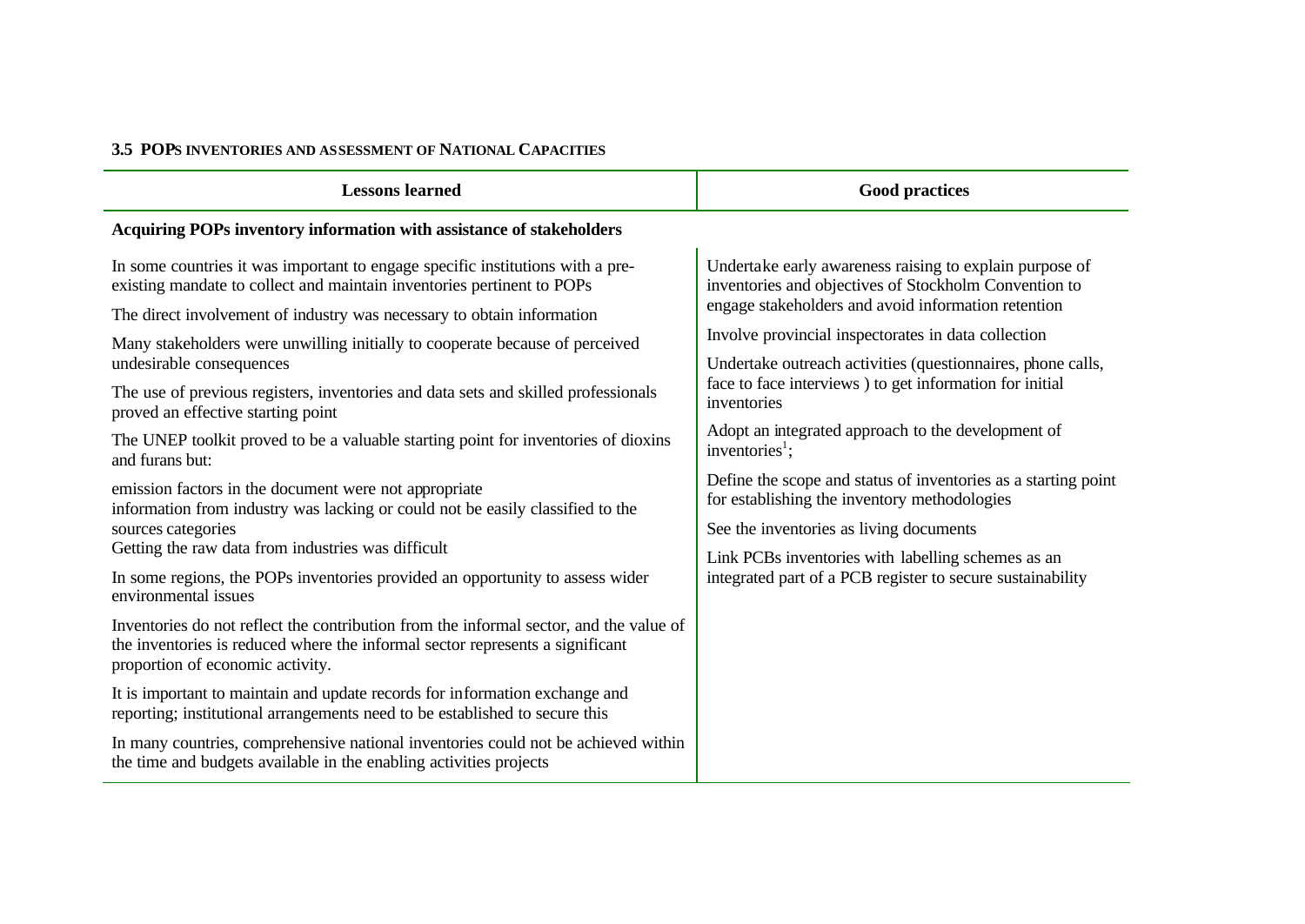| In some countries, where responsibility for a particular topic is split between     | Use workshops as a means of presenting results, validating     |  |
|-------------------------------------------------------------------------------------|----------------------------------------------------------------|--|
| different ministries, it was difficult to reconcile results arising from different  | inventories and developing consensus                           |  |
| methodologies and mandates <sup>2</sup> .                                           | Establish a common database or data management system for      |  |
| Cooperation between stakeholders allowed information cross checking                 | the storage, handling, sharing and presentation of information |  |
| Defining further work needed to prepare more comprehensive and detailed inventories |                                                                |  |
| Countries recognize that inventories are not complete and are "living documents" to | Mandates for continuing work should be clear and incorporated  |  |
| be further developed.                                                               | into the regulatory framework <sup>3</sup>                     |  |
| Improved models, technical supporting tools and additional resources are needed to  | The creation of a specific POPs unit is a valuable approach to |  |
| improve inventories                                                                 | sustaining efforts                                             |  |

#### **Footnotes**

**Presenting and validating inventories information**

1: For example including non-POPs obsolete pesticides where these would need to be managed in any work on obsolete POPs pesticides,

2. Pesticides control is typically divided between the Ministries of Agriculture and Environment, and their agencies, using different legislative instruments and methodologies. At least one country reported conflicts arising within the project and between ministries as a result of the different, and irreconcilable, approaches used in the pesticide inventory work. This was only resolved by further joint inventory taking where differences in results could be resolved in the field.

3. Inventories translated into specific regulations for PCBs equipment identification, labeling, registration, storage and disposal, including consequences in wastes management. Clear responsibilities of inspectorates (environmental, energy) defined with procedures for control and reporting.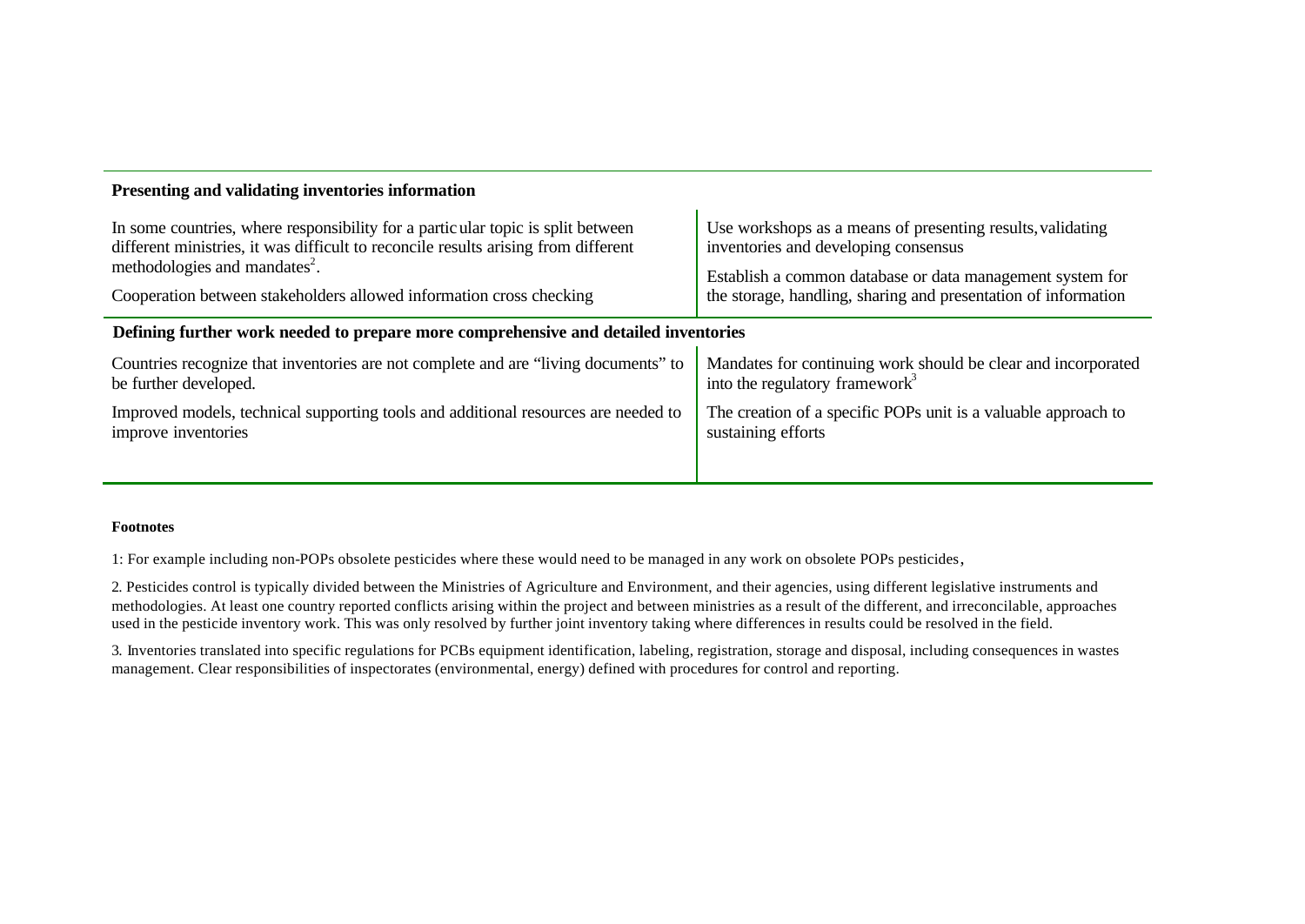## **3.6 DEFINING NATIONAL POPS PRIORITIES AND LINKING THEM TO NATIONAL DEVELOPMENT PRIORITIES AND ACTION PLANS**

| <b>Lessons learned</b>                                                                                                                                                                                                                                                                                                                           | <b>Good practices</b>                                                                                                                                                                                                                               |
|--------------------------------------------------------------------------------------------------------------------------------------------------------------------------------------------------------------------------------------------------------------------------------------------------------------------------------------------------|-----------------------------------------------------------------------------------------------------------------------------------------------------------------------------------------------------------------------------------------------------|
| Linking technical POPs objectives to national policies and strategies                                                                                                                                                                                                                                                                            |                                                                                                                                                                                                                                                     |
| In some countries, frequent changes in policies and strategies driven by political change<br>militated against strong linkages with POPs priorities                                                                                                                                                                                              | Facilitate Interministerial cooperation and coordinating<br>bodies for POPs/ chemicals to strengthen linkages                                                                                                                                       |
| Countries used different approaches to secure linkages between the POPs strategies and<br>other policies:                                                                                                                                                                                                                                        | between POPs actions and other policies<br>A practical first step is to link strategies at a technical<br>level rather than at higher levels $^{1,2}$                                                                                               |
| Awareness raising amongst the political cadre<br>Incorporation of POPs priorities into strategies of waste management, chemical<br>management and air protection<br>Recognition of POPs as non tariff trade barrier (e.g pesticides residues in food exports)<br>Link these tasks to other bilateral and MEAs                                    |                                                                                                                                                                                                                                                     |
| Many countries found it difficult to link POPs issues to national development priorities<br>because they could not identify or demonstrate direct impacts of POPs at national level                                                                                                                                                              |                                                                                                                                                                                                                                                     |
| Most effective procedures for preparing Action Plans and choosing the most suitable                                                                                                                                                                                                                                                              |                                                                                                                                                                                                                                                     |
| Priorities were best defined in consultation with stakeholders<br>Identifying a range of potentially feasible management options with stakeholders and ICs<br>Repeated consultation was necessary during action plan development<br>Public participation and early awareness raising were necessary to gain public acceptance<br>of action plans | Develop action plans compatible with the national<br>regulatory framework and reflecting local capacities and<br>conditions<br>Engage stakeholders actively in the selection of the most<br>suitable options and in the development of action plans |
| A valuable role of international consultants was to bring wider experience of feasible<br>alternative approaches for action planning                                                                                                                                                                                                             |                                                                                                                                                                                                                                                     |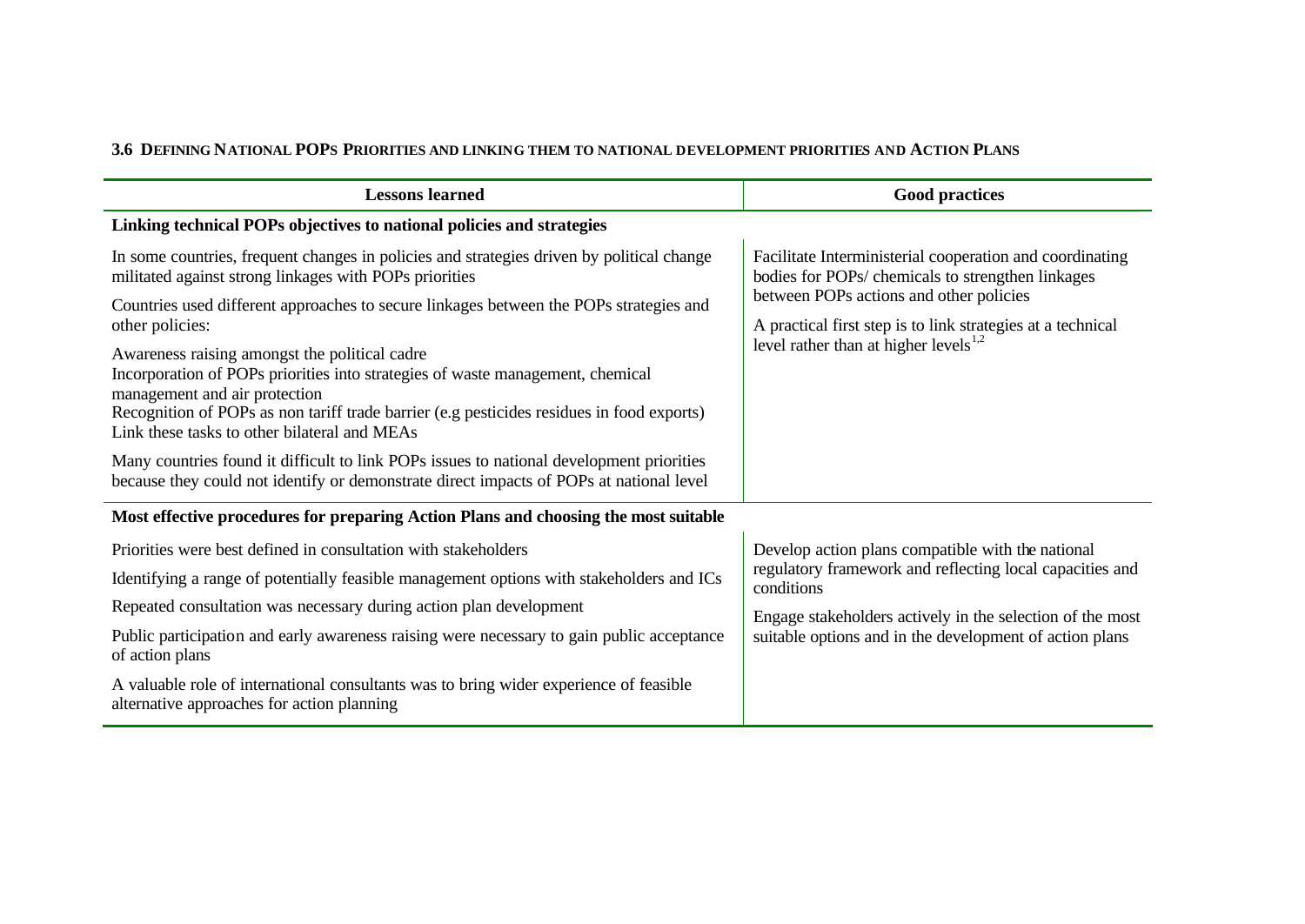#### **Footnotes**

1. The Stockholm Convention requires Parties to minimize dioxin and furan releases. The incineration of hospital wastes is recognized as a potential source of release. Efforts to reduce releases from waste incineration has been successfully linked to wider efforts within the health systems of a number of countries to improve waste management through schemes to reuse, recycle and minimize wastes.

2. One country identified poorly controlled waste incineration and releases from the transport sector as significant contributors to total releases of unintentionally produced POPs. The NIP team used project activities and funding to support efforts to revise the national waste management strategy and the national transport strategy with co-benefits to all.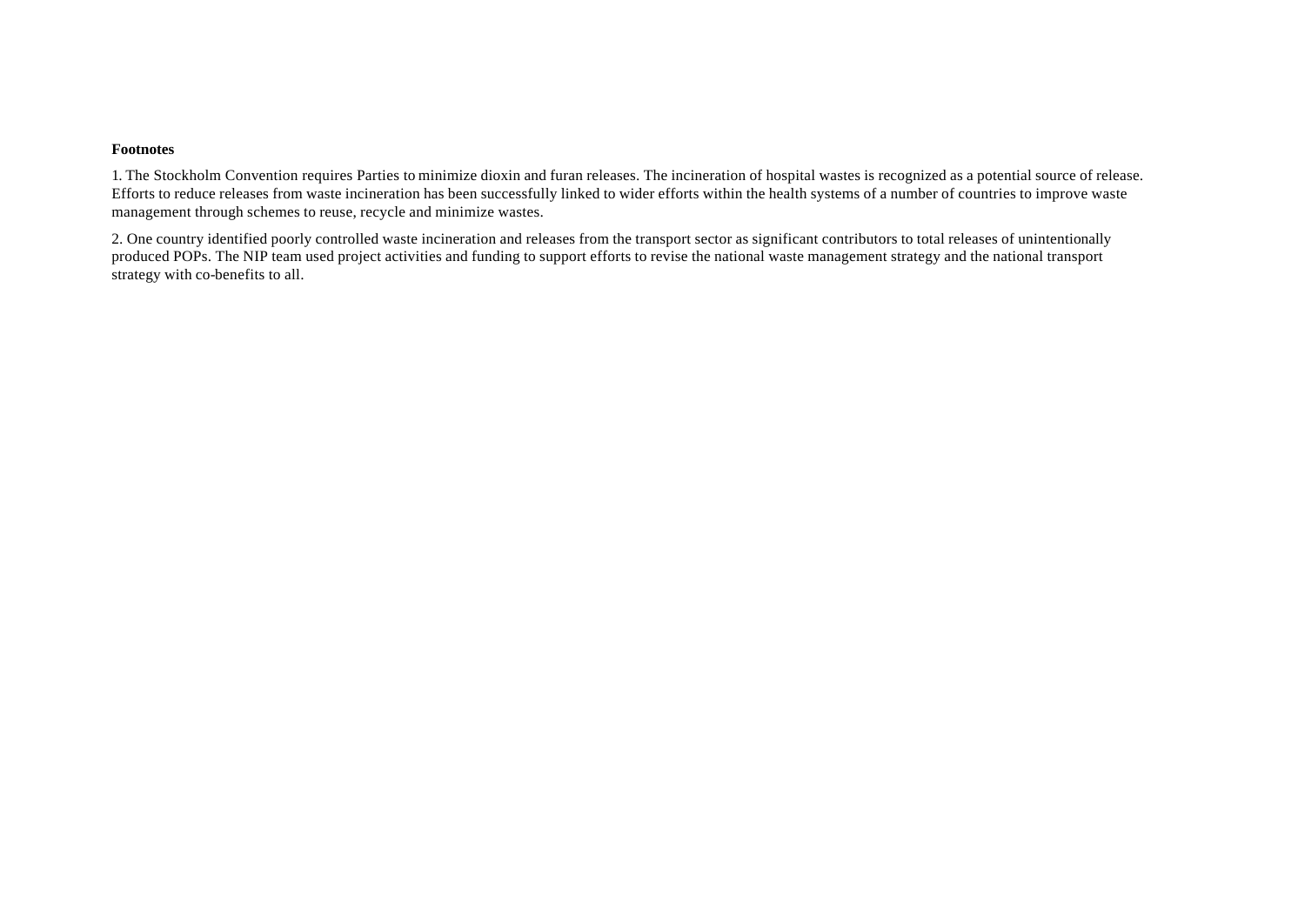#### **3.7 IMPACTS OF POPS AND THE COSTS AND BENEFITS OF ACTION**

#### **Lessons learned**

#### **Identifying people at risk from POPs**

Many countries had pre-existing specific studies, typically related to international programmes, on POPs burdens in their populations and in some environmental compartments but most countries found it difficult or impossible to identify causal links and to assess the impact of POPs

In some countries, exposure risk assessment is based on release from sources identified in the inventories

Some countries recognized that human health impact assessment needs to be addressed at regional and global levels rather than piecemeal at national level

Some countries have planned source-based actions and consider the global action to control POPs as sufficient risk assessment

#### **Assessing the cost effectiveness of action plans**

Most countries could not undertake cost-benefit analysis of their action plans because:

they lacked expertise and methodological guidance of the preliminary nature of inventories

Specific information on the relative costs of the various management options for POPs is lacking. For example:

Comparative costs of different treatment and disposal techniques Costs related to environmentally sound storage and transportation, insurance and packaging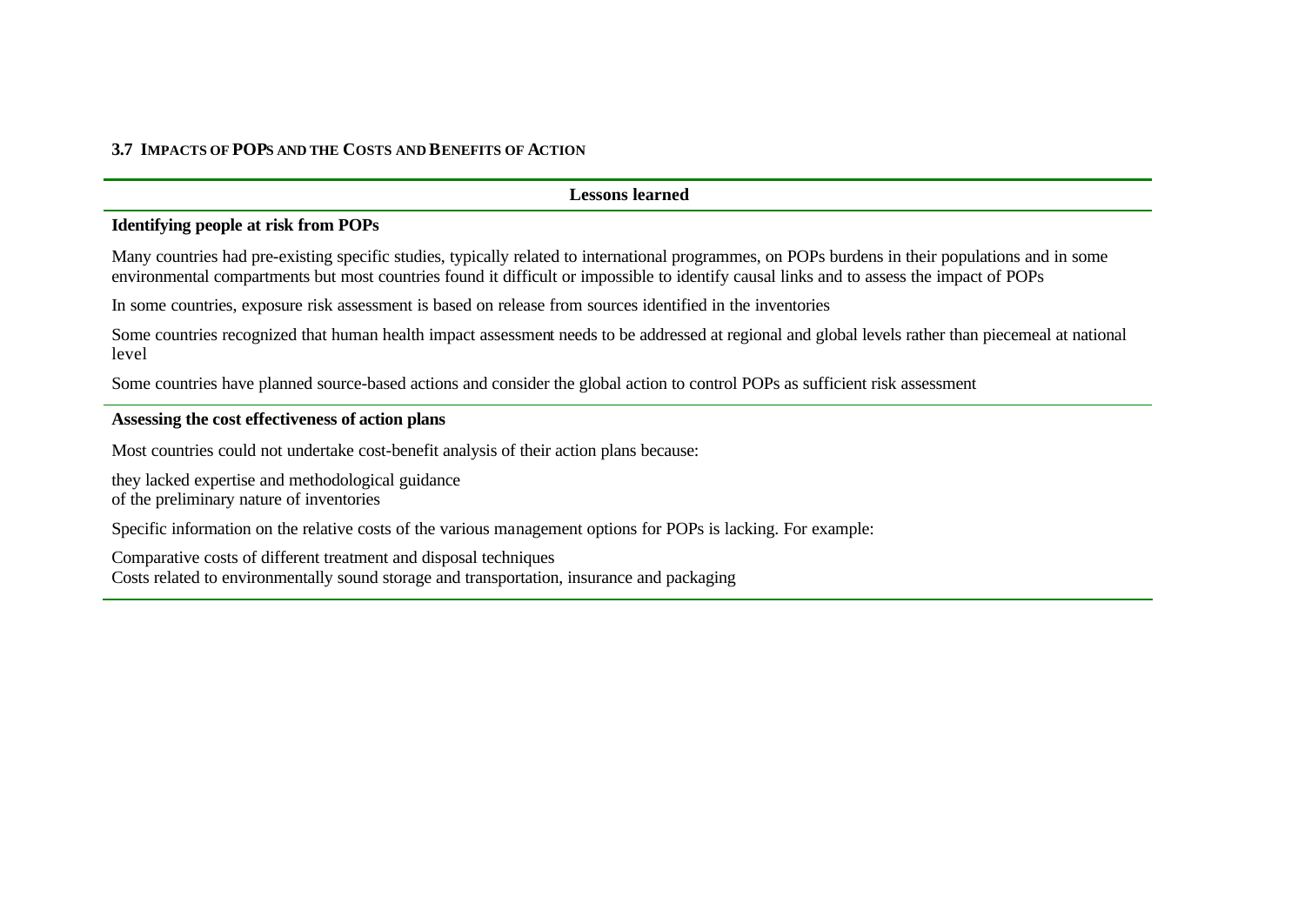**ANNEX 1:AGENDA OF THE REGIONALMEETINGS**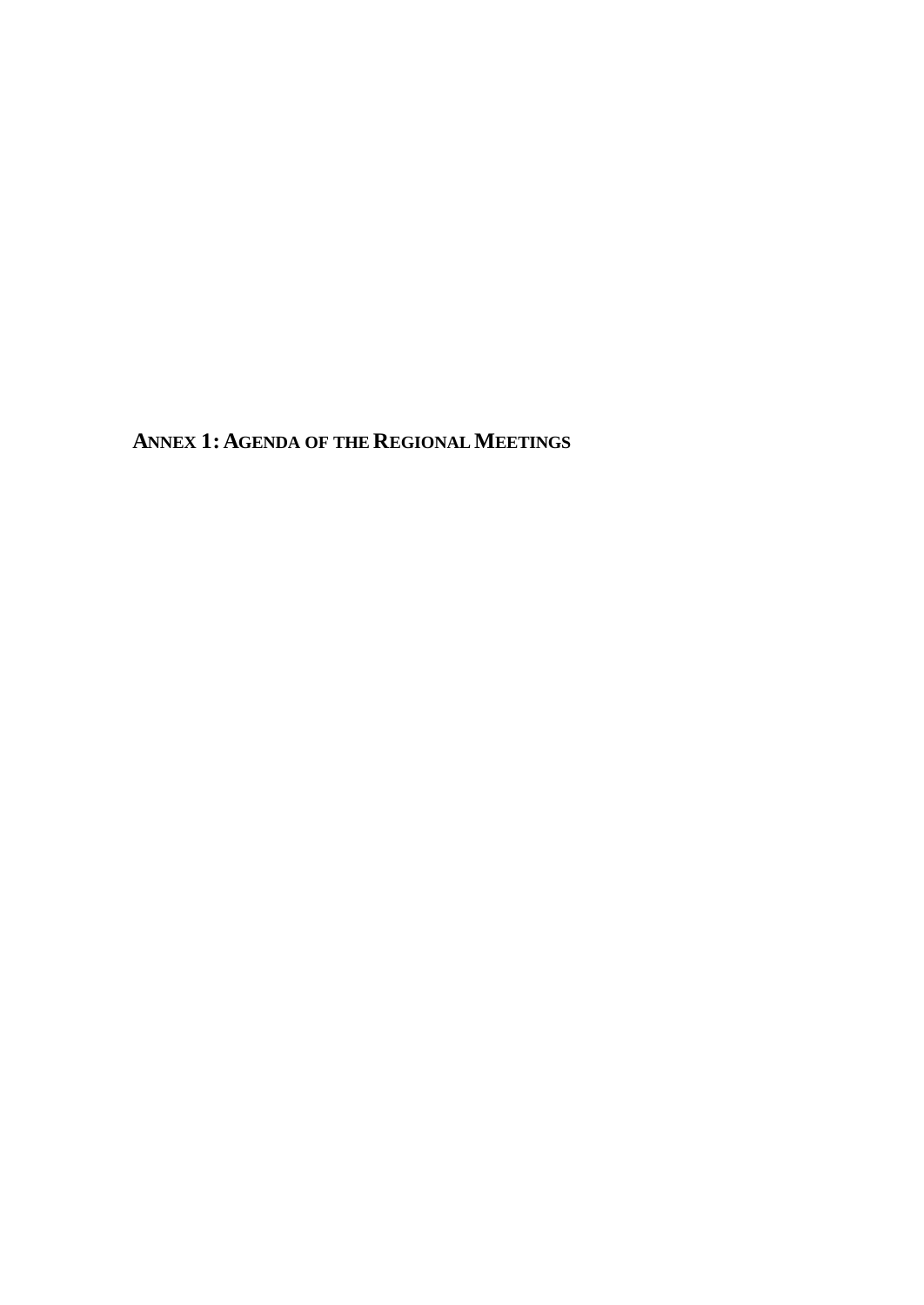

### **UNEP/DGEF: THE DEVELOPMENT OF NATIONAL IMPLEMENTATION PLANS (NIPs) FOR THE MANAGEMENT OF PERSISTENT ORGANIC POLLUTANTS (POPs)**



## **Regional Workshop on Lessons Learned and Good Practice**

## **in the Preparation of the National Implementation Plans (NIPs)**

## **Final Agenda**

**DAY 1: Morning Session**

| $\mathbf{1}$   | <b>OPENING OF THE MEETING</b>                                                                                                                                                                                                                                                                                                                                                  |
|----------------|--------------------------------------------------------------------------------------------------------------------------------------------------------------------------------------------------------------------------------------------------------------------------------------------------------------------------------------------------------------------------------|
|                | The Chairperson will formally open the meeting.                                                                                                                                                                                                                                                                                                                                |
|                |                                                                                                                                                                                                                                                                                                                                                                                |
| $\overline{2}$ | <b>WORKSHOP ORGANIZATION</b>                                                                                                                                                                                                                                                                                                                                                   |
| 2.1            | <b>Workshop organization and Adoption of Agenda</b>                                                                                                                                                                                                                                                                                                                            |
|                | The workshop organizers will inform the participants of the proposed organizational<br>arrangements for the workshop                                                                                                                                                                                                                                                           |
|                | This provisional agenda will be discussed and a final version adopted by the<br>participants. Proposals for any additional topics of discussion should be presented on<br>paper to facilitate their discussion under agenda items 4, 5 and 6 of the agenda as<br>appropriate.                                                                                                  |
| 2.2            | <b>Introduction of participants</b>                                                                                                                                                                                                                                                                                                                                            |
|                | Meeting participants will be invited to introduce themselves to the meeting                                                                                                                                                                                                                                                                                                    |
|                |                                                                                                                                                                                                                                                                                                                                                                                |
| 3              | <b>INTRODUCTION TO THE PILOT PROJECT AND WORKSHOP OBJECTIVES</b>                                                                                                                                                                                                                                                                                                               |
| 3.1            | NIP development and the Pilot project                                                                                                                                                                                                                                                                                                                                          |
|                | The Context of NIP development under the Stockholm Convention                                                                                                                                                                                                                                                                                                                  |
|                | Pilot Project structure: national and umbrella activities                                                                                                                                                                                                                                                                                                                      |
|                | Current status of NIP development in the region                                                                                                                                                                                                                                                                                                                                |
| 3.2            | Summary of outcome of fact finding missions (if available)                                                                                                                                                                                                                                                                                                                     |
|                | A UNEP consultant will carry out missions to a limited number of countries in the<br>region. The missions will reflect on lessons learned during the NIP preparation process<br>and gathered topics of concern. A summary of outcomes of any missions conducted<br>before the regional workshop will be presented to the participants to stimulate the<br>workshop discussion. |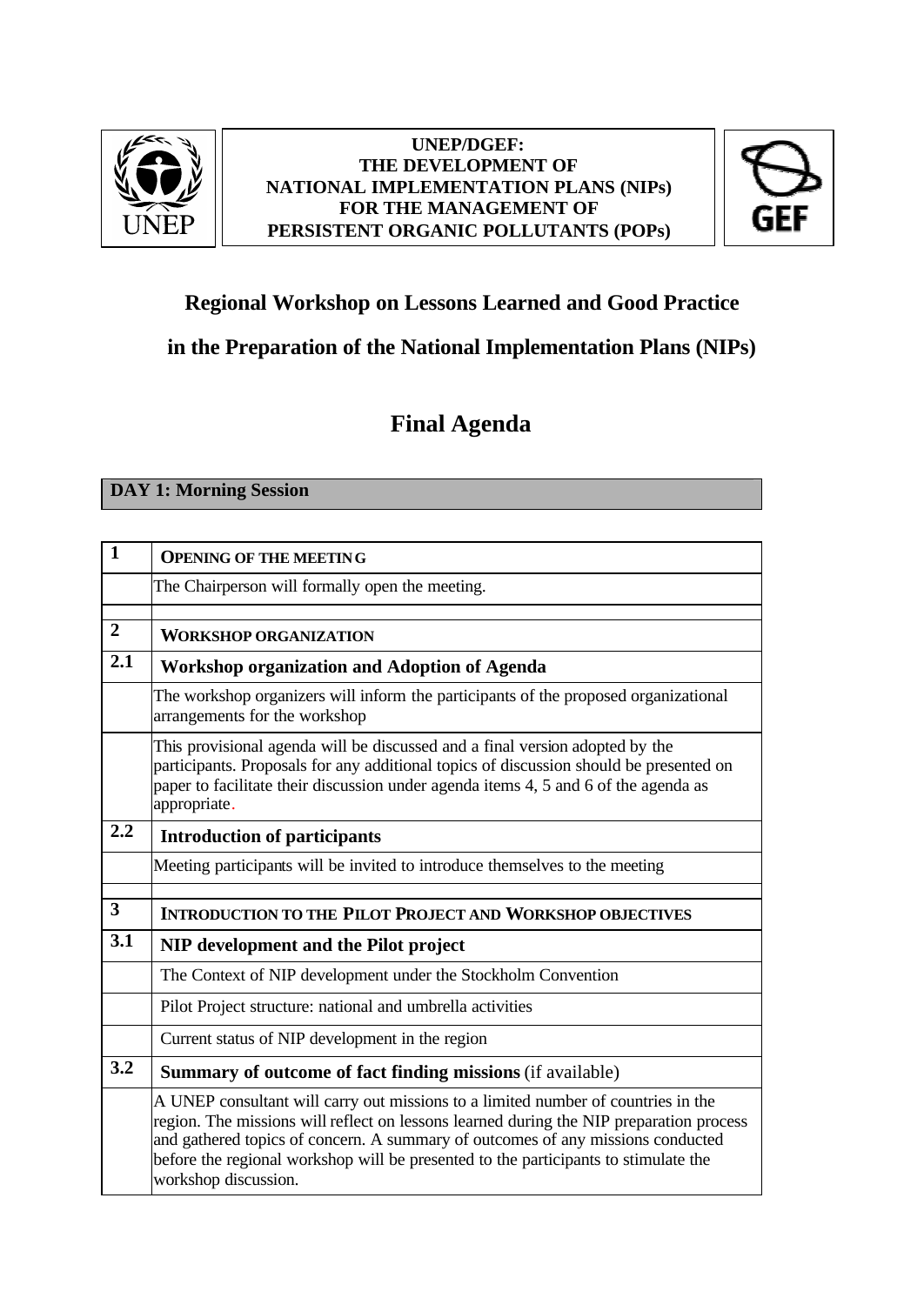## **DAY 1: Afternoon Session**

| 4               | DISCUSSION OF LESSONS LEARNED & GOOD PRACTICES DEVELOPED DURING<br><b>NIP PREPARATION</b>                                                                                                             |                                                                                                                      |
|-----------------|-------------------------------------------------------------------------------------------------------------------------------------------------------------------------------------------------------|----------------------------------------------------------------------------------------------------------------------|
|                 | Participants are invited to form working groups and to discuss lessons learned gained<br>from their own experience and identify good practice developed during the process of<br>the NIP preparation. |                                                                                                                      |
|                 | Each working group will elect a chair and rapporteur responsible for presenting a<br>report of the findings of the group to plenary                                                                   |                                                                                                                      |
|                 | The discussion will comprise the following topics:                                                                                                                                                    |                                                                                                                      |
| 4.1             | <b>Technical Issues in NIP development</b>                                                                                                                                                            |                                                                                                                      |
|                 | 3 working groups will be formed as follows:                                                                                                                                                           |                                                                                                                      |
|                 | <b>Working Group theme</b>                                                                                                                                                                            | Possible topics to stimulate discussion                                                                              |
|                 | <b>Preparation of POPs</b><br>inventories and assessment<br>of national capacities                                                                                                                    | Best practice for:<br>acquiring POPs inventory information with the<br>assistance of stakeholders;                   |
|                 |                                                                                                                                                                                                       | presenting & validating inventory information;                                                                       |
| WG1             |                                                                                                                                                                                                       | characterizing the national capacity for POPs<br>management;                                                         |
|                 |                                                                                                                                                                                                       | evaluating additional capacity needed for the<br>fulfilment of priority actions                                      |
|                 |                                                                                                                                                                                                       | Procedures for defining the further work needed to<br>prepare more comprehensive and detailed<br>inventories         |
|                 |                                                                                                                                                                                                       | Availability and suitability of guidance and<br>training                                                             |
|                 |                                                                                                                                                                                                       | Procedures for identifying links between                                                                             |
| WG <sub>2</sub> | <b>Defining national POPs</b><br>priorities and linking them<br>to national development<br>priorities and Action Plans                                                                                | 'technical' POPs objectives and national policies<br>and strategies                                                  |
|                 |                                                                                                                                                                                                       | Identifying alternative approaches and<br>determining the most suitable                                              |
|                 |                                                                                                                                                                                                       | Effective procedures for the preparation of<br><b>National Action Plans</b>                                          |
|                 |                                                                                                                                                                                                       | using capacities developed under the enabling<br>activities to catalyse wider improvements in<br>chemical management |
|                 |                                                                                                                                                                                                       |                                                                                                                      |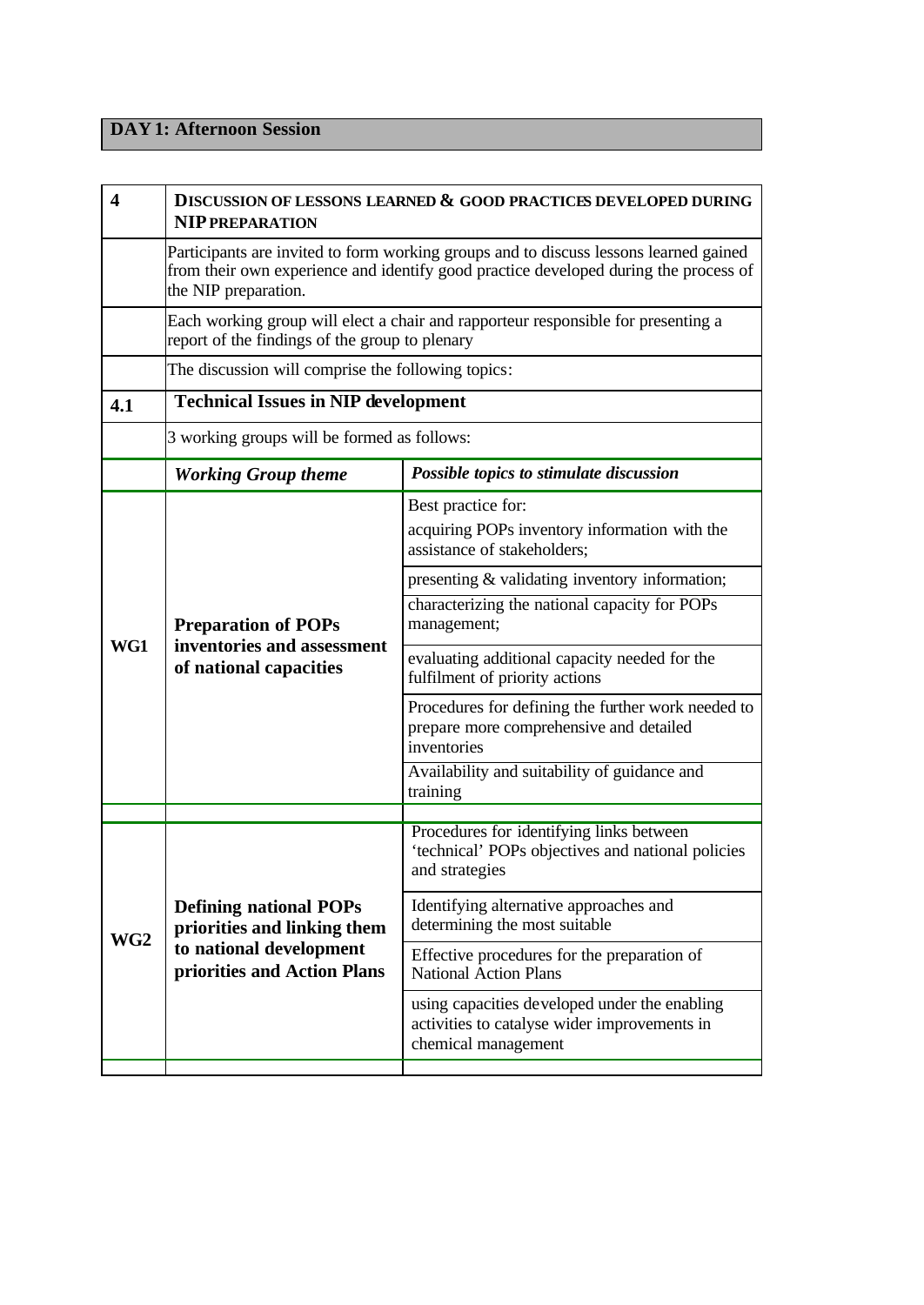| WG3 | <b>Impacts of POPs and the</b><br><b>Costs and Benefits of action</b> | Best practice for:<br>Identifying people and environments at risk from<br>POP <sub>s</sub> ; |
|-----|-----------------------------------------------------------------------|----------------------------------------------------------------------------------------------|
|     |                                                                       | Determining the impacts of POPs chemicals;                                                   |
|     |                                                                       | Assessing the costs and benefits of POPs use,<br>non-POPs alternatives;                      |
|     |                                                                       | Incorporating cost-effectiveness into action<br>planning;                                    |
|     |                                                                       | Availability and suitability of guidance materials,<br>training and support                  |

## **DAY 2: Morning Session**

| 4.1   Working Groups 1, 2 and 3 will report their findings to Plenary for |
|---------------------------------------------------------------------------|
| $\alpha$ (cont) discussion                                                |

## **DAY 2: Afternoon Session**

| 4.2 | <b>Management and Cross-Cutting Issues</b>            |                                                                                                          |
|-----|-------------------------------------------------------|----------------------------------------------------------------------------------------------------------|
|     | 3 working groups will be formed as follows:           |                                                                                                          |
|     | <b>Working Group theme</b>                            | Possible topics to stimulate discussion                                                                  |
|     | <b>Project management and</b><br>process organisation | Project design and suitability                                                                           |
| WG4 |                                                       | Effective planning, administration, organisation<br>and coordination of NIP preparation                  |
|     |                                                       | Meeting project targets, adapting to changing<br>circumstances management and operational<br>flexibility |
|     |                                                       | Availability and suitability of support, guidance<br>and training for project managers and teams         |
|     |                                                       | The role and value of international and regional<br>consultants                                          |
|     |                                                       | The role of non-government consultants, NGOs<br>and other stakeholders in project activities             |
|     |                                                       | Best practices in public awareness and education,<br>particularly reaching the most vulnerable           |
|     |                                                       |                                                                                                          |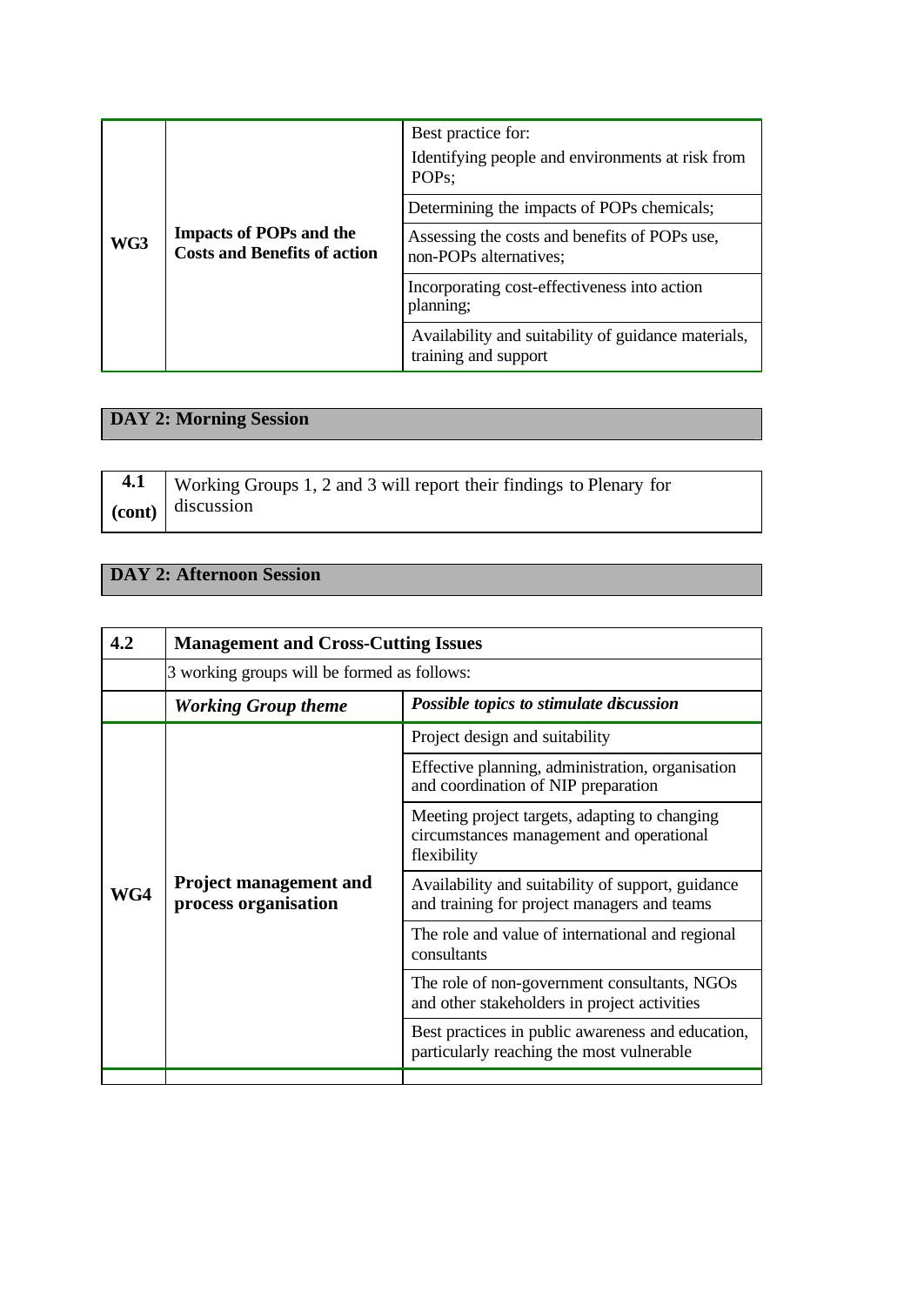| WG5 | Coordinating mechanisms,<br><b>Stakeholder participation,</b><br>commitment & ownership | Developing and retaining government ownership,<br>stakeholder commitment and support                                |
|-----|-----------------------------------------------------------------------------------------|---------------------------------------------------------------------------------------------------------------------|
|     |                                                                                         | Gaining and sustaining interministry support and<br>cooperation, sharing information and knowledge                  |
|     |                                                                                         | Best practices for National Coordination<br>Committees – their continuing role and<br>engagement in NIP development |
|     |                                                                                         | Identifying and working with NGOs and other<br>non-Government stakeholders                                          |
|     |                                                                                         | Mechanisms for sharing information and<br>consulting with stakeholders                                              |
|     |                                                                                         | Developing actions beyond the 'host' ministry                                                                       |
|     |                                                                                         | Effective procedures for gaining stakeholder and<br>government endorsement of the NIP and its<br>action plans       |
|     |                                                                                         |                                                                                                                     |
|     | Legislation & regulation,<br>monitoring & enforcement                                   | Best practice and approaches for:<br>Reviewing legislation and regulation for<br>Convention compliance              |
|     |                                                                                         | Identifying options for the control and prohibition<br>of POPs                                                      |
|     |                                                                                         | Eliminating illegal or unintentional trade in POPs<br>chemicals and products                                        |
|     |                                                                                         | National and provincial coordination on POPs<br>management and control                                              |
| WG6 |                                                                                         | Regional and international coordination and<br>cooperation                                                          |
|     |                                                                                         | Cost-effective synergies in management of<br>chemicals and wastes MEAs, particularly in small<br>departments        |
|     |                                                                                         | Sustaining actions beyond the 'enabling activities'                                                                 |
|     |                                                                                         | The value of voluntary schemes for chemical<br>management and control – changing industry and<br>user behaviour     |
|     |                                                                                         | Encouraging corporate and community<br>responsibility for POPs impacts on human health<br>and the environment       |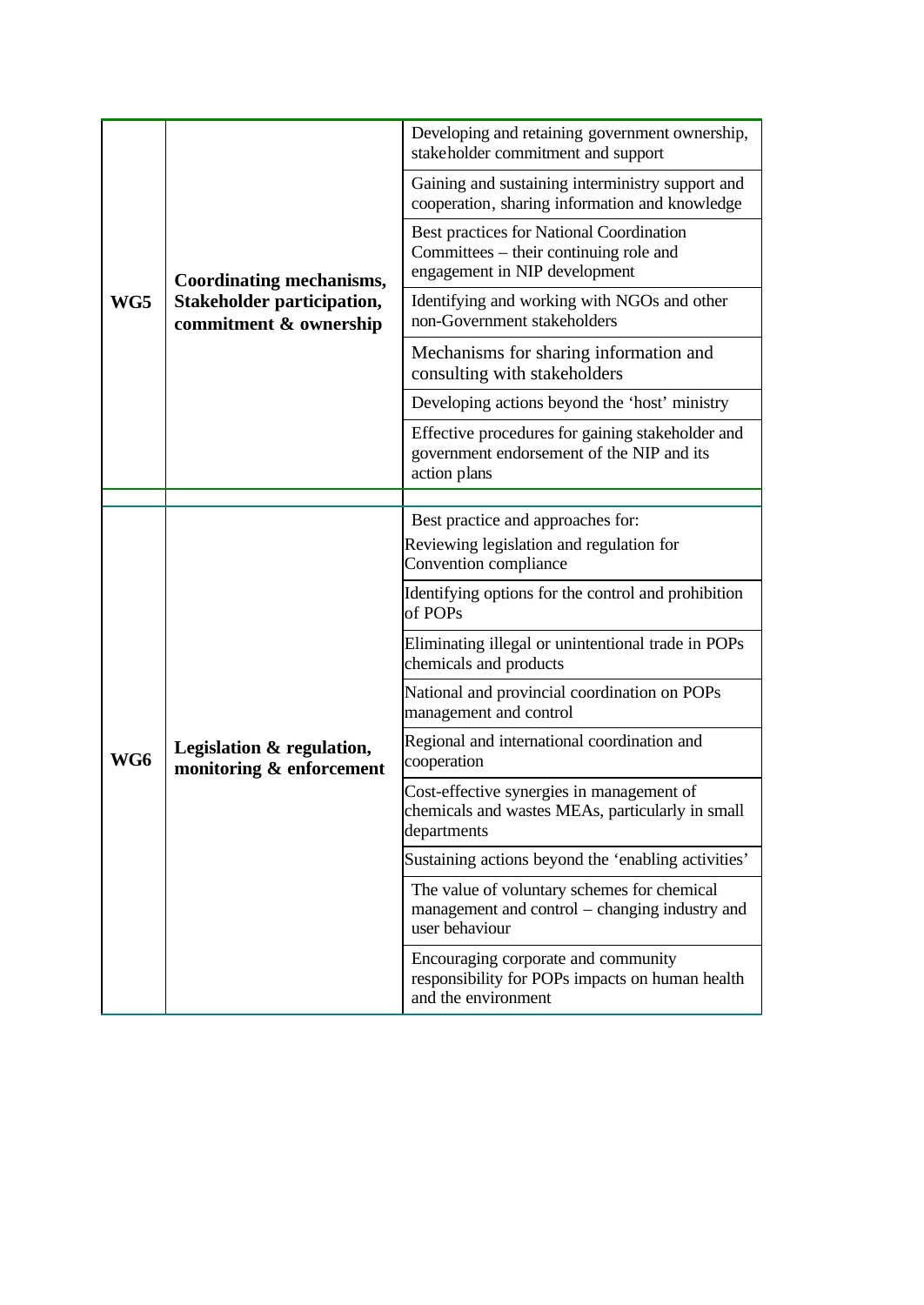## **DAY 3: Morning Session**

| 4.2   Working Groups 4, 5 and 6 will report their findings to Plenary for |
|---------------------------------------------------------------------------|
| $\alpha$ (cont) discussion                                                |

## **DAY 3: Afternoon Session**

| 5 | <b>ISSUES OF CONCERN TO THE REGION IN THE CONTEXT OF NIP</b><br><b>PREPARATION</b>                                                                                                      |
|---|-----------------------------------------------------------------------------------------------------------------------------------------------------------------------------------------|
|   | Participants are invited to identify and discuss issues of concern to the region in the<br>context of NIP preparation as required under the Stockholm Convention                        |
| 6 | <b>ANY OTHER BUSINESS</b>                                                                                                                                                               |
|   | Proposed additional relevant topics will be discussed                                                                                                                                   |
|   |                                                                                                                                                                                         |
| 7 | <b>ADOPTION OF THE REPORT OF THE MEETING</b>                                                                                                                                            |
|   | The working group reports will be compiled to form the draft report of the workshop.<br>This will be circulated for comments/approval of the participants.                              |
|   | A detailed report will be provided to participants within 4 weeks of the adjournment<br>of the workshop.                                                                                |
|   | The detailed report will be part of a global report drawing together results from all<br>regional workshops and fact-finding missions held under the Pilot Project.                     |
|   | This global report will be compiled for submission as an information document to the<br>$2nd$ Conference of Parties to the Stockholm Convention to be held on 1-5 May 2006<br>in Geneva |
|   |                                                                                                                                                                                         |
| 8 | <b>Closure of the meeting</b>                                                                                                                                                           |